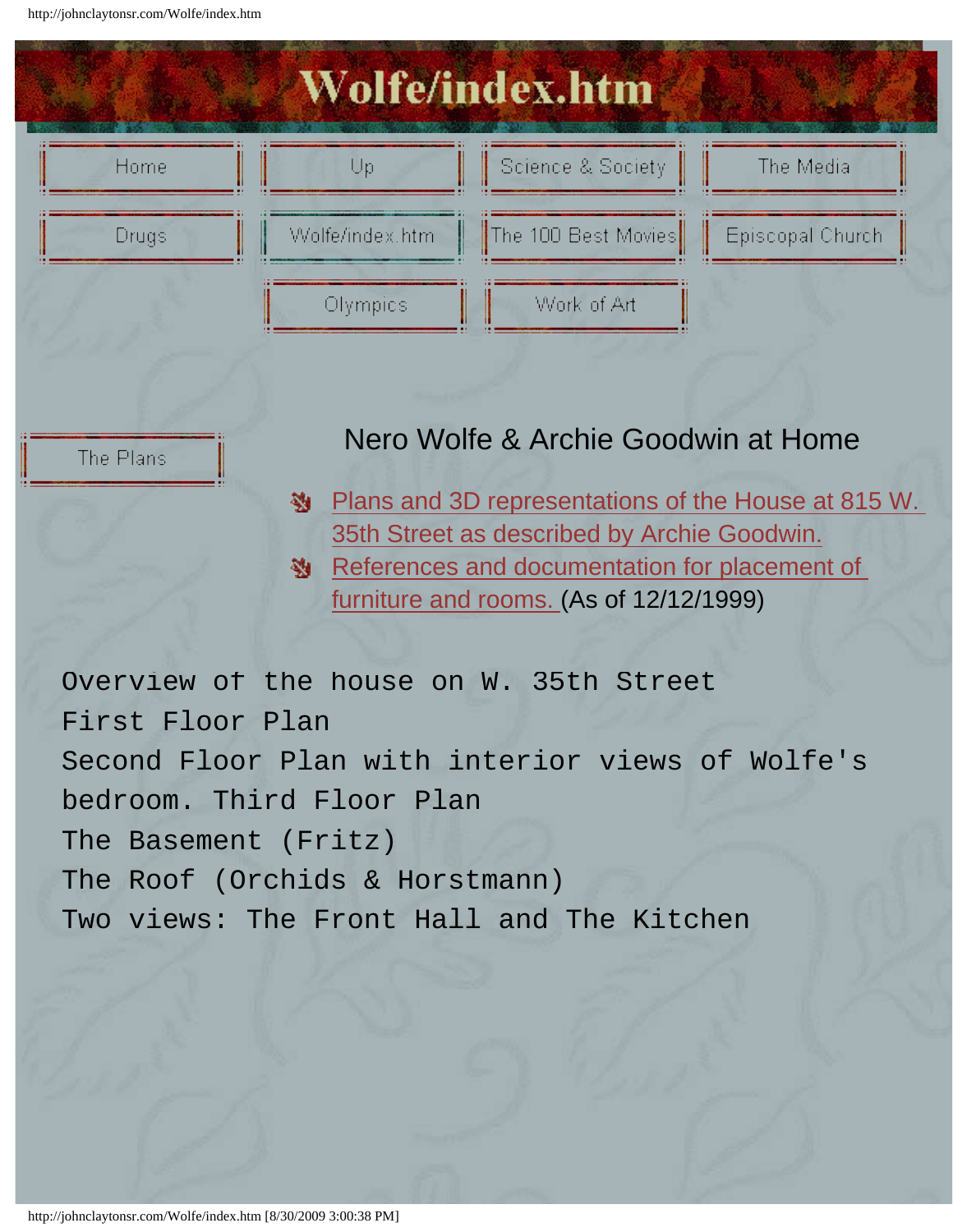## The House on 35th Street

## <span id="page-1-2"></span><span id="page-1-0"></span>Nero Wolfe & Archie Goodwin at Home

<span id="page-1-1"></span>Rex Stout published his first Nero Wolfe story, *Fer-De-Lance*, in 1934, establishing his hero as a brilliant, enormously fat, eccentric detective who raises orchids, keeps a gourmet table (complete with live-in chef), and rarely leaves home. Home is "an old brownstone" at 918 W. 35th Street, Manhattan -- an address that has become as real and almost as famous as Sherlock Holmes' 221B Baker Street in London.

In the almost 40 years that Stout described the house (in some forty-eight stories) in ever increasing detail, both the details of the house and its occupants shifted about a bit in size and location -- in his first book Archie's room is on the second floor, across from Wolfe, and Fritz "slept above across from the plant rooms," and there is an outside elevator leading up to the plant rooms (which both Stout and I subsequently ignored). Nevertheless, in a few years, Stout settled into a general image of how life was lived at 918 W. 35th Street. Fritz moved to the basement, Wolfe remained on the second floor across from the "North Room," Archie moved to the third floor adjacent to the "South Room" where we may suppose the orchids had been, and Horstmann moved to the roof with ten thousand orchids!

Oh, once in a while, things popped up as they were needed -- a fireplace suddenly (and rather inconveniently for the draftsman) appeared in the front parlor: Wolfe was angry at a new dictionary; in a rage, he tore it to pieces and burned it. Oh... where? Uh, in the fireplace in the front parlor. Okay. Hadn't noticed that before. And a chair pops up across from the coat rack, a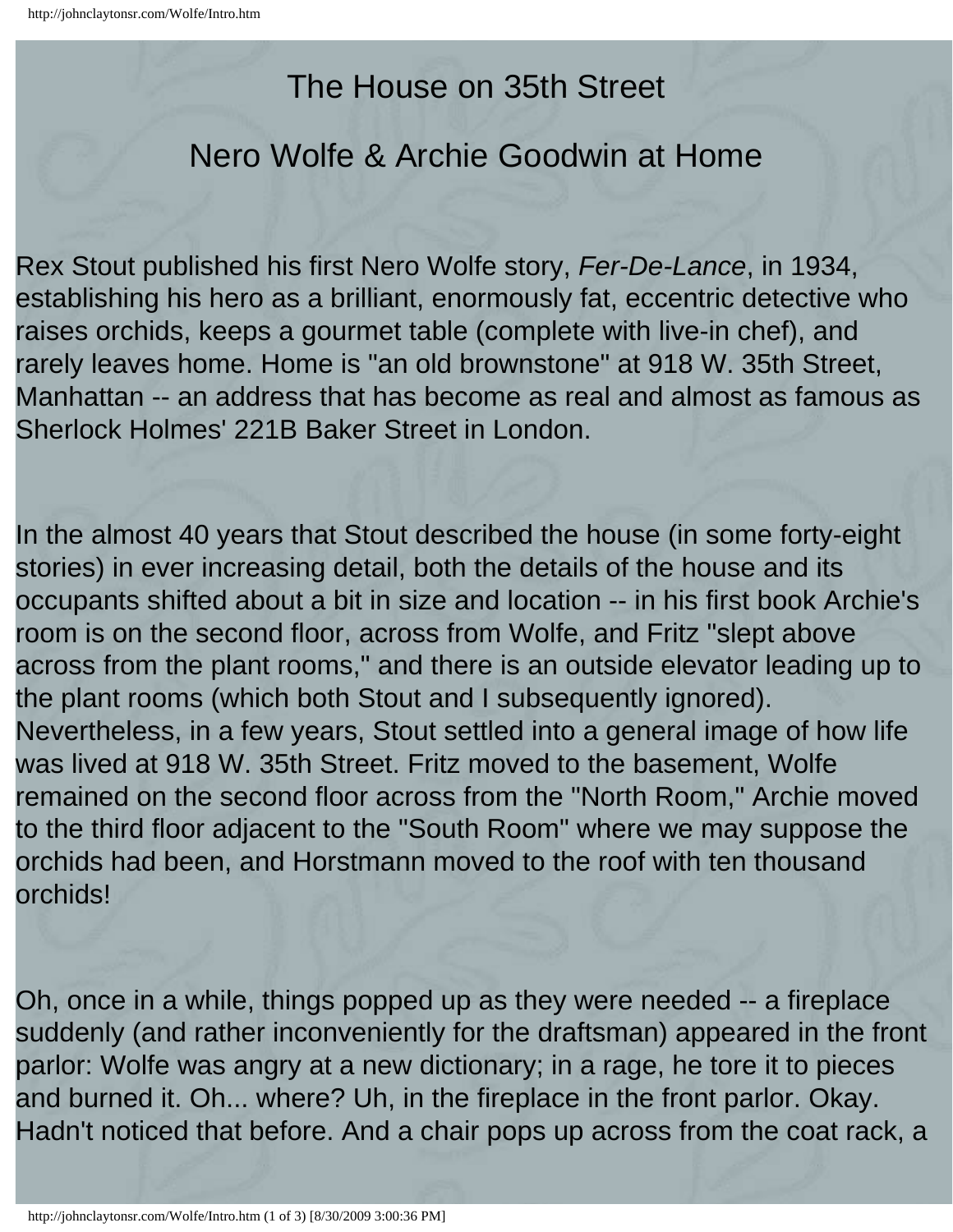```
http://johnclaytonsr.com/Wolfe/Intro.htm
```
pool table is established in the basement, a window is needed for an escape, this and that. Rex Stout maintained a mental image of Archie seated to Wolfe's right, while his consistent descriptions call for Archie to be at the far end of the room (with a mirror in front of his desk so he can see the room behind him) and the bookshelves and globe at the other end so that if Wolfe's desk faces the door to the office (as is common), Archie has to be at Wolfe's left. But Stout calls for the famous waterfall portrait with a peephole to be behind Wolfe, ergo, Wolfe is not seated facing the door, and Archie can be place eight feet away and at right angles as called for in the Master's text. Small details can also be a problem. Stout has the light switch on the left inside of the door to the office as you enter, but that would have the door hinged on the wrong side, swinging into the room and furniture, rather than as I have drawn it, swinging into a wall. Also, as Stout kept adding needed touches -- a cabinet for fingerprint equipment, keys, and rubber gloves, with drawers to hold manuscripts, a safe, filing cabinets, a bathroom (!), and room enough for two rows of chairs in front of Wolfe's desk plus a large couch -- we end up needing a lot of room and Archie ends up where I have placed him. Ain't no other way. So this is it.

A word about the occupants:

Nero Wolfe who owns the house was born in Yugoslavia, immigrated to the United States, and somehow ended up as a licensed detective in New York City. He is overweight ("a seventh of a ton"), erudite, opinionated, dislikes and distrusts women, automobiles, and airplanes, and hates to work. Hence, Archie Goodwin, his chief investigator, right arm, leg man, muscle, and goad who is also, not too incidently, his Dr. Watson and Boswell. The stories are all in the first person, narrated by Archie.

Fritz Brenner, the chef,

"... prefers the basement. His den is as big as the office and front room combined, but over the years it has got pretty cluttered -- tables with stacks of magazines, busts of Escoffier and Brillat-Savarin on stands, framed menus on the walls, a king-size bed, five chairs, shelves of books (he has 289 cookbooks), a head of a wild boar he shot in the Vosges, a TV and stereo cabinet, two large cases of ancient cooking vessels, one of which he thinks was used by Julius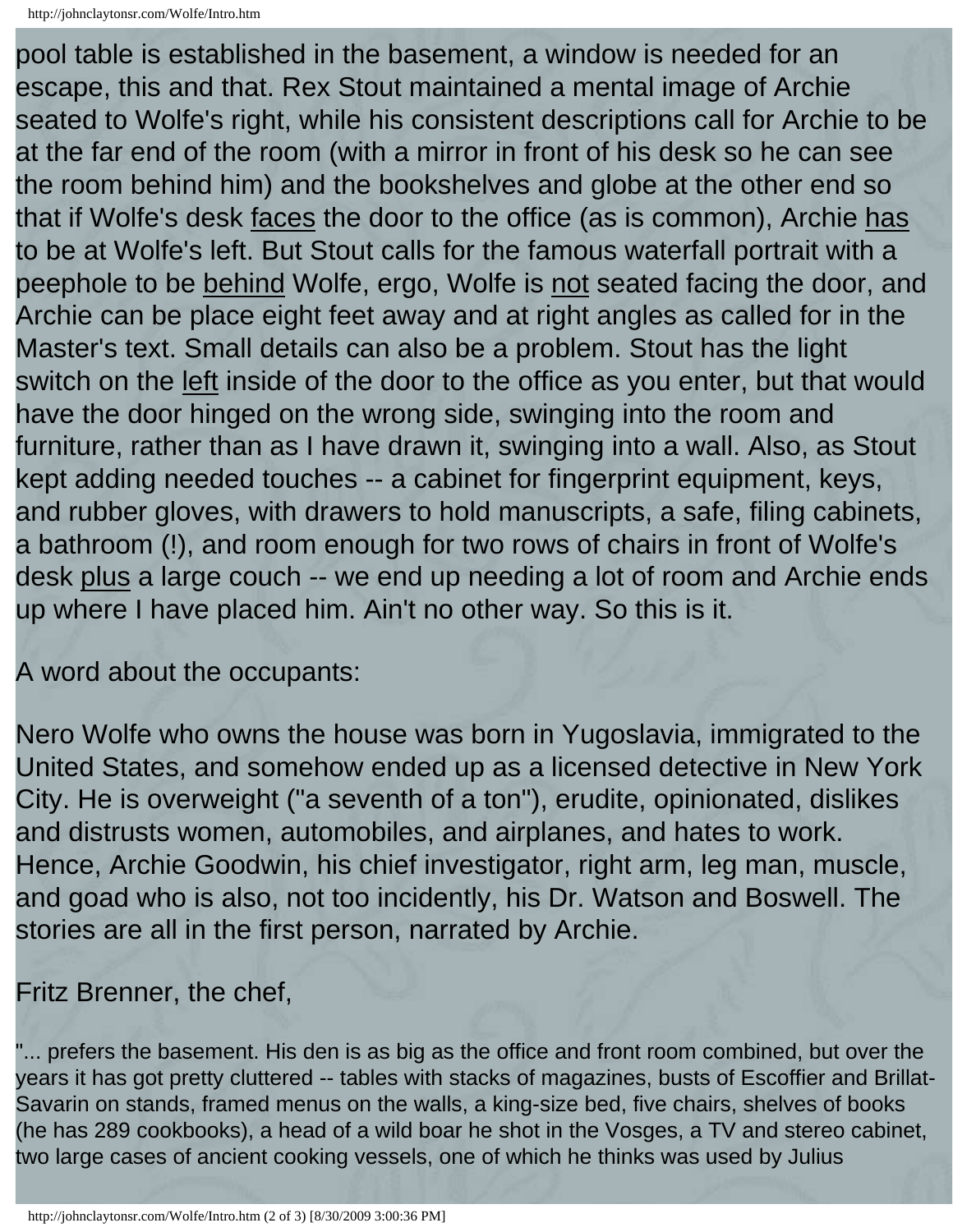Caesar's chef, and so on. Wolfe was in the biggest chair by a table...." (*The Doorbell Rang*, 1965, p.70)

Meals are serious affairs (no business talk) and lovingly described. I knew an Argentinean who was a member of a group that met regularly to prepare and consume a Fritz Brenner dinner!

Theodore Horstmann is neither very developed as a character nor very lovable. He takes care of the orchids and is grumpy.

And this is the house they live in....

#### [\(Top\)](#page-1-1)

#### [\(Back to Nero Wolfe index\)](#page-0-0)

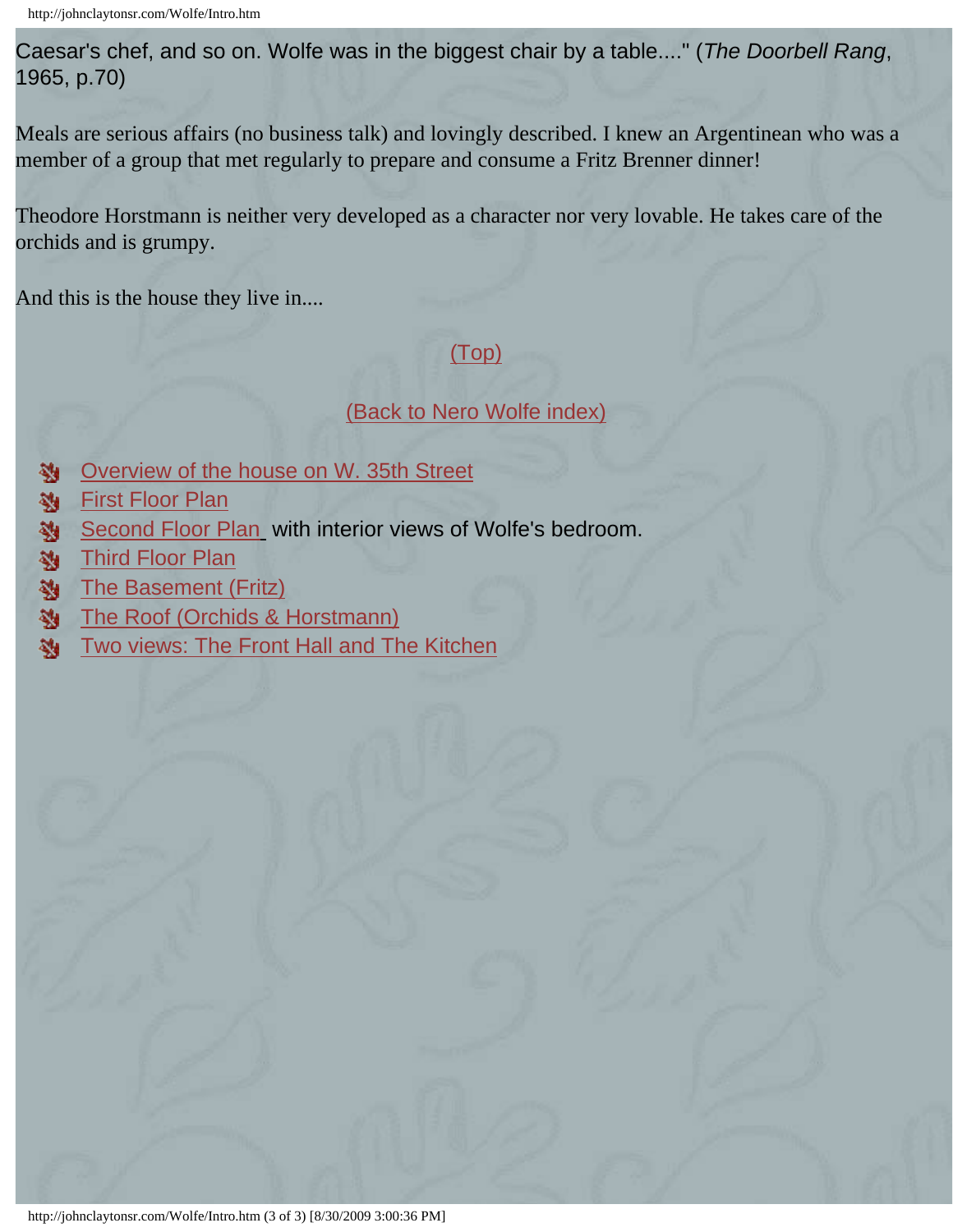<span id="page-4-1"></span><span id="page-4-0"></span>1st Floor

For 3D Views See Bottom of Page



These floor plans (including the 3D views) of the House on 35th Street were all done using Broderbund's *3D HOME ARCHITECT,* a marvelous program, but one with certain obvious limitations. I could not place Persian carpets on the office floor or show a picture of September Morn in Archie's bathroom or place a 3 foot globe in the corner of the office or, for that matter,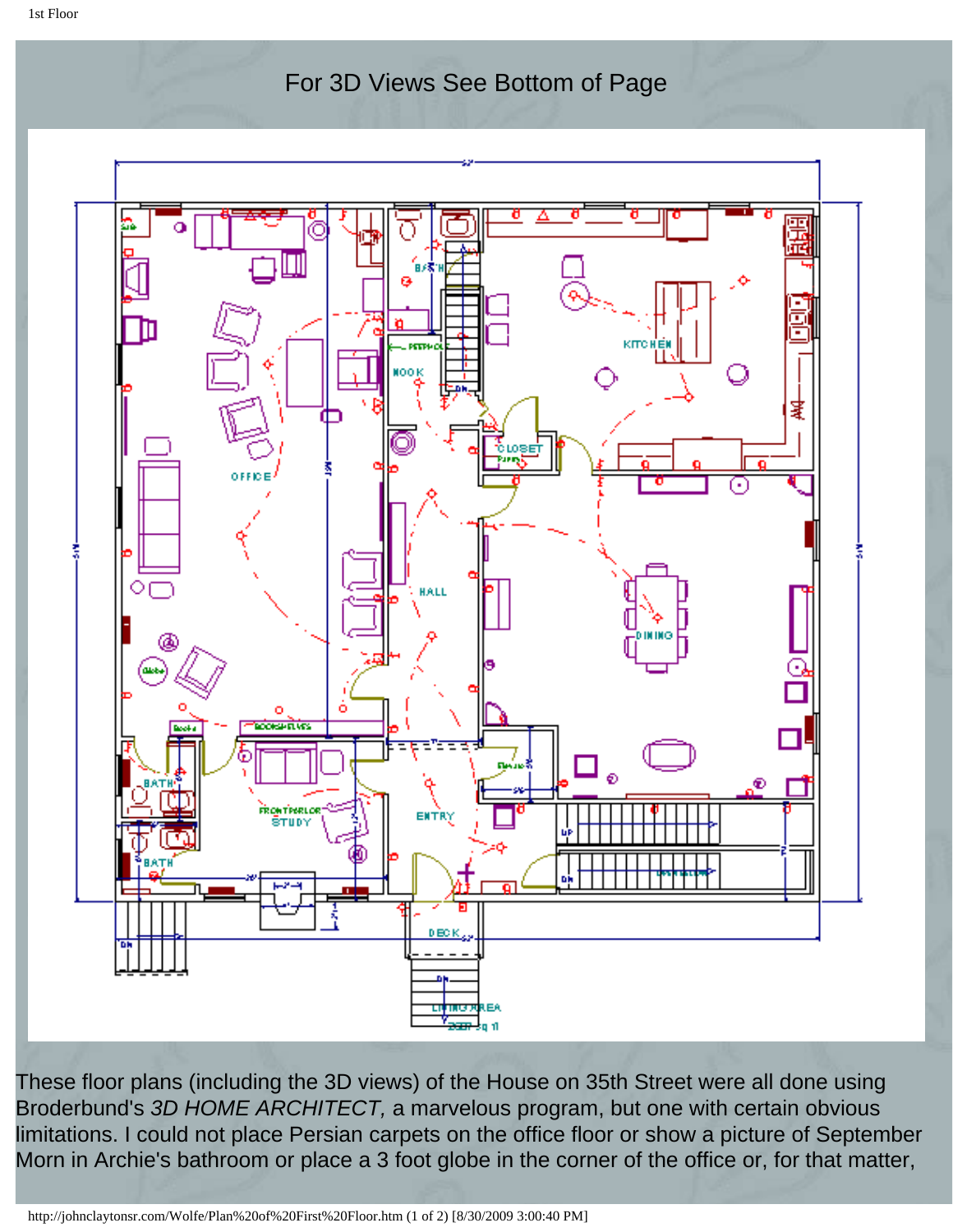put books on the book shelves.

For all that, I believe that this representation of the layout provided by Archie's descriptions gives a reasonably accurate portrait. It is not possible to show elevations or 3D representations of the basement with this system, so Felix does not get the full treatment. (Scroll down for options)

[\(Return to Nero Wolfe\)](#page-1-2) ([3D Views of Office\)](#page-15-0) 鄬 ([3D Views of the Front Room\)](#page-17-0) ([3D Views of Entrance](#page-12-0))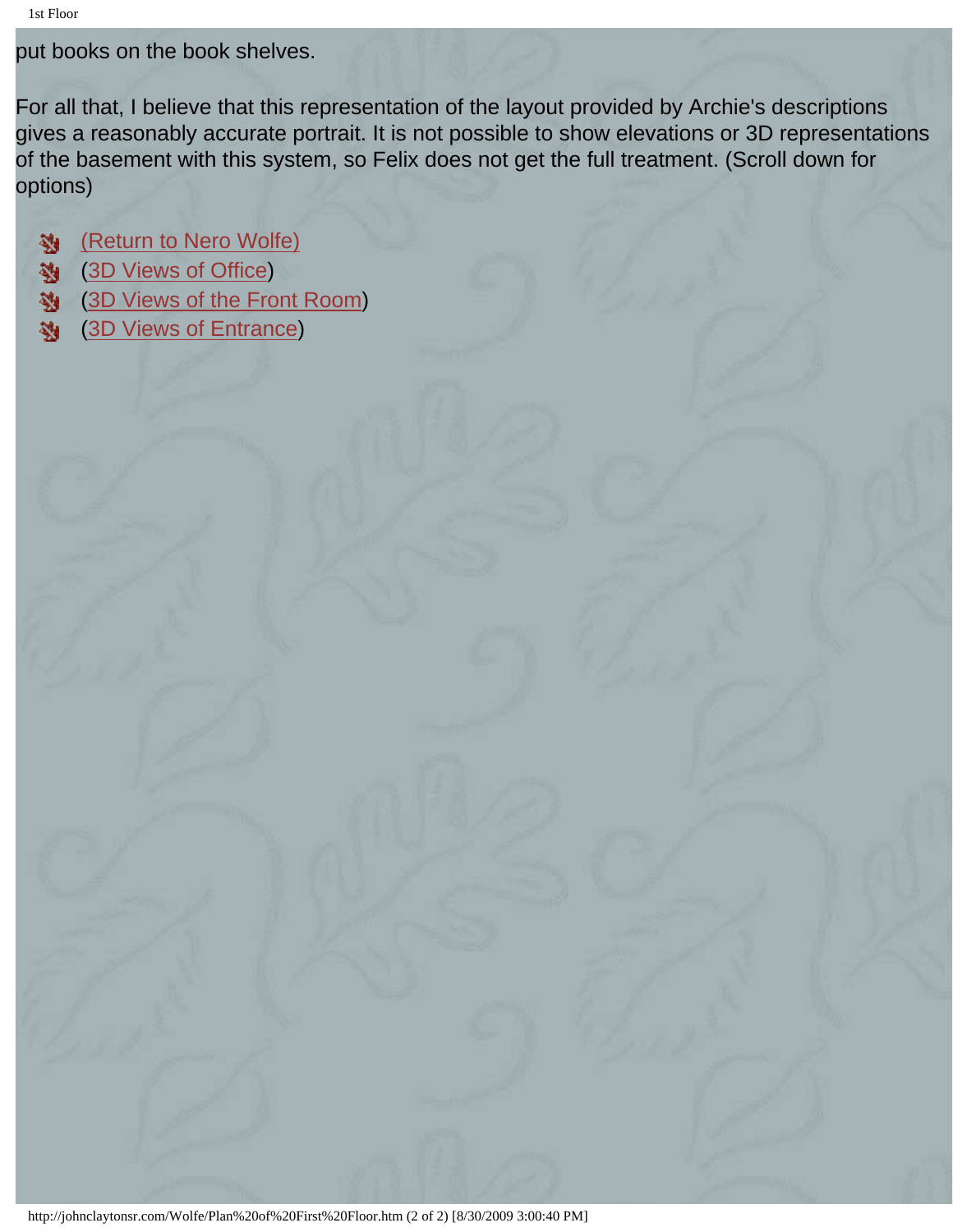<span id="page-6-1"></span><span id="page-6-0"></span>Second Floor



LIVING AREA

Archie describes coming up to the third floor, going to the end of the hall, and turning left to enter Wolfe's bedroom. With all due respect to the Master, it doesn't fit with numerous other descriptions of the orientation of the North Room and Wolfe's bedroom. No matter how you slice it, making two bedrooms out of this much space leads to rather grandiose plans. But....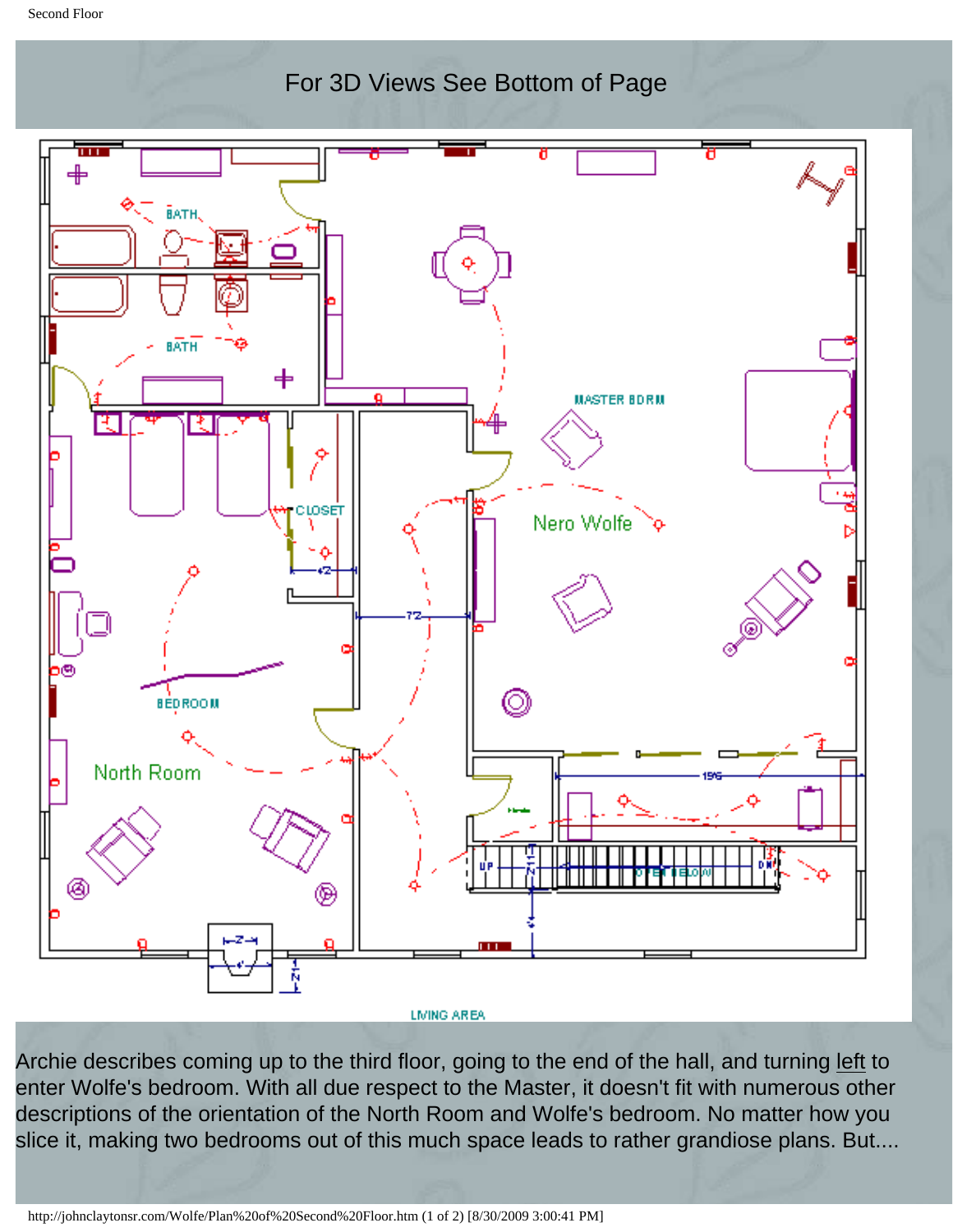Second Floor

why not? Note his King Size bathtub. (Continue Down)

([Go to Overview](#page-19-0))

[\(Back to Nero Wolfe\)](#page-1-0)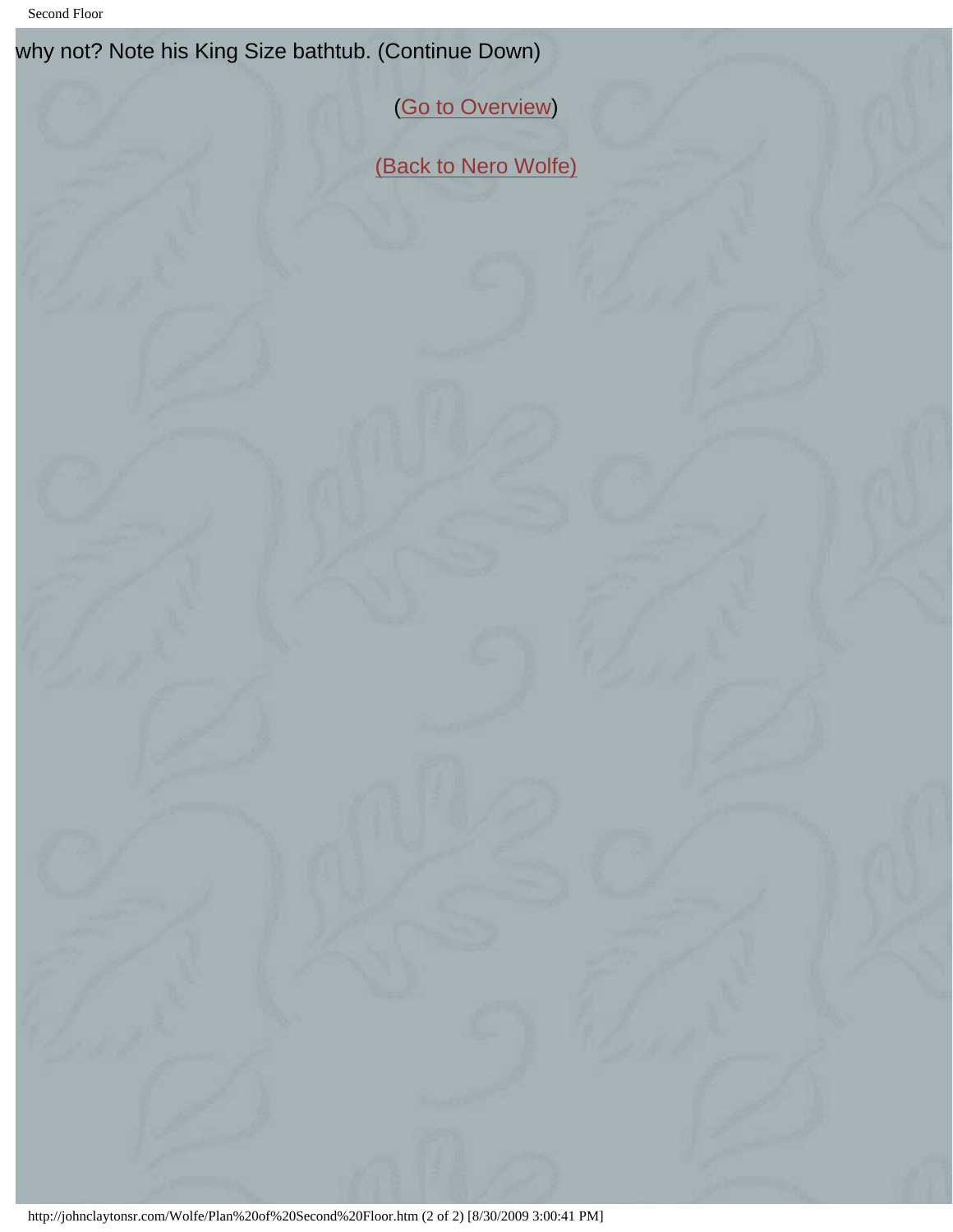### Scroll Down for 3D Views

<span id="page-8-1"></span><span id="page-8-0"></span>

LIVING AREA 2645 sq 11

([Overview of Archie's Floor](#page-20-0))

http://johnclaytonsr.com/Wolfe/Plan%20of%20Third%20Floor.htm (1 of 2) [8/30/2009 3:00:42 PM]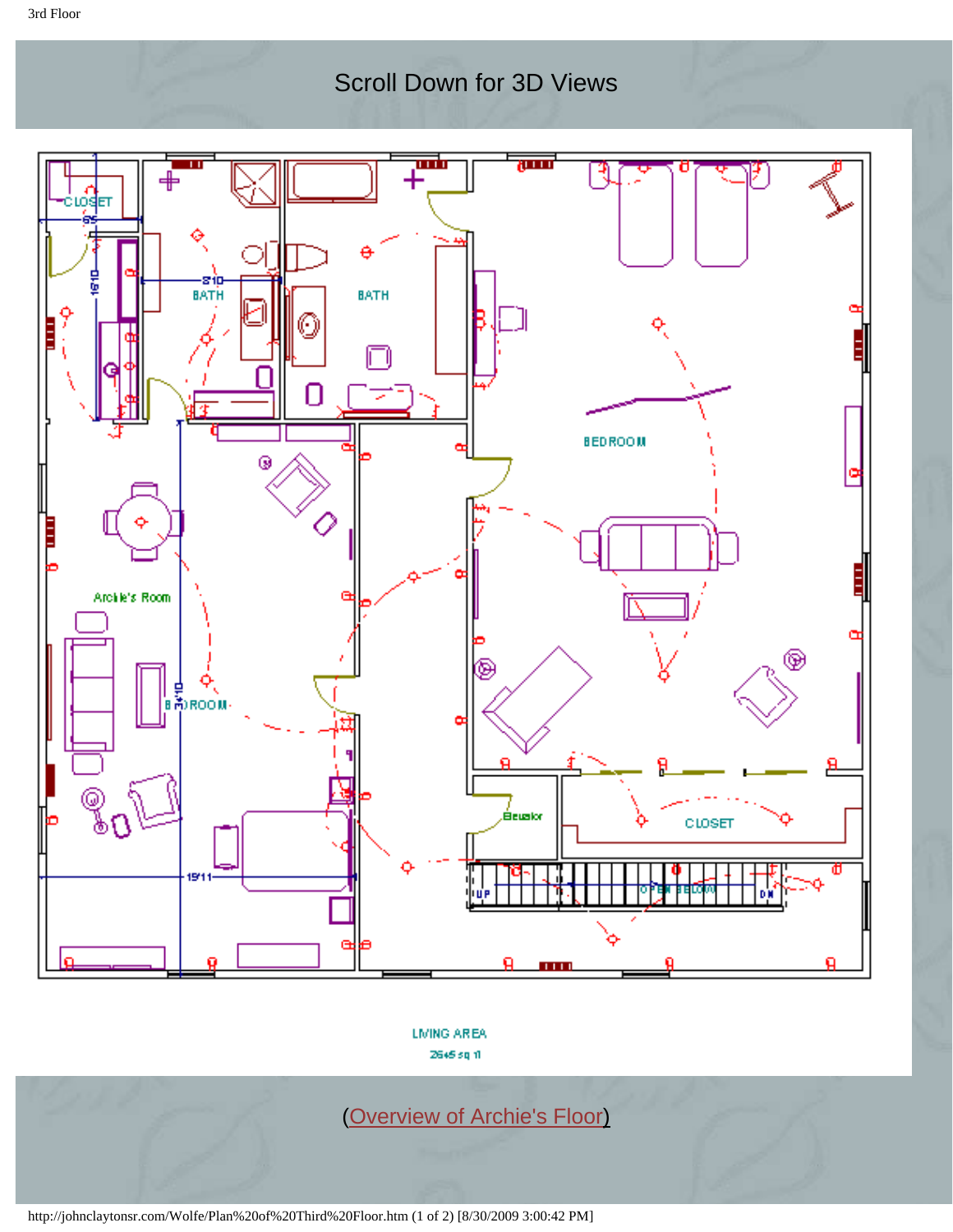<span id="page-9-0"></span>

*3D Home Architect* does not permit 3D representations of basement plans. This follows a rather complete description by Archie of the basement.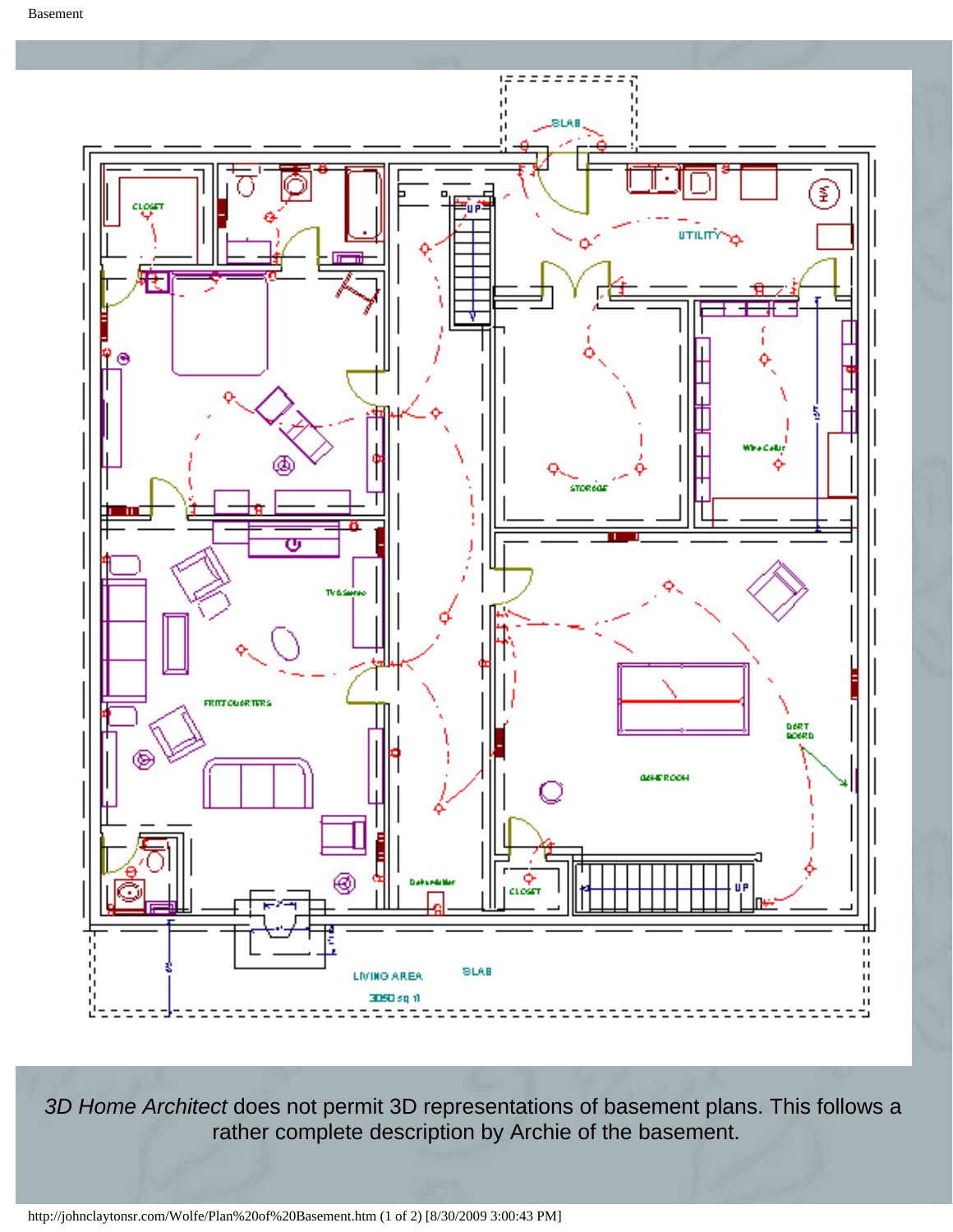<span id="page-10-1"></span><span id="page-10-0"></span>



LIVING AREA ZZ39 sq 11

In the first book, it was simply "the plant room," and it evolved (like everything else), but was never quite nailed down. This represent the most consistent view, I believe.

[\(Overview of Roof\)](#page-21-0)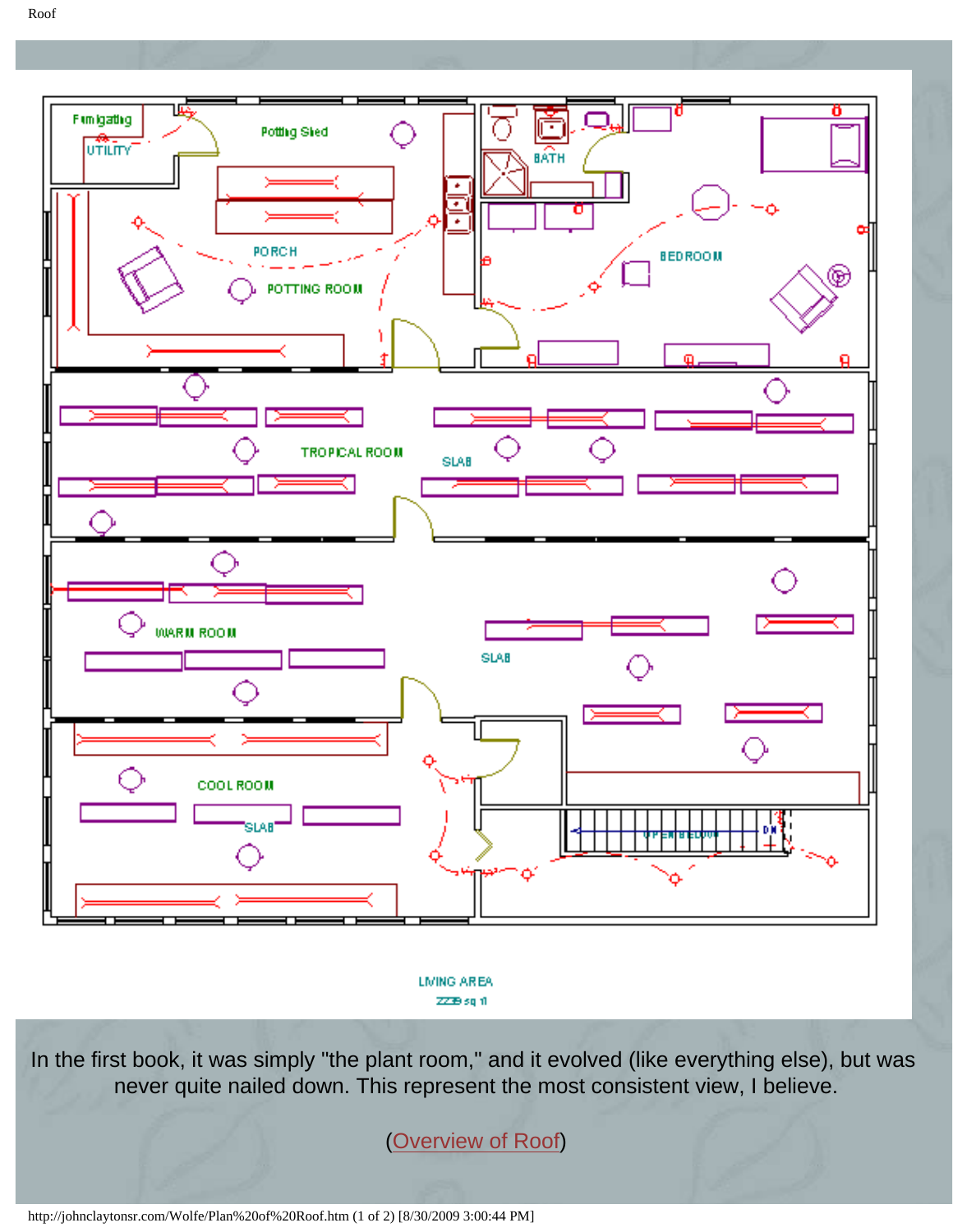<span id="page-11-0"></span>

There are seven steps leading up to the front door of Nero Wolfe's home at 618 W.35th Street in Manhattan. The "Front Room" as Archie refers to it is on the left, followed by the door to Wolfe's office. To the right are stairs going up and down, then an elevator, then the door of the dining room, and, at the end of the hall, an alcove from which you can enter the kitchen (on the right) or look through a peephole into the office (on the left).

[\(Return to Nero Wolfe\)](#page-1-0)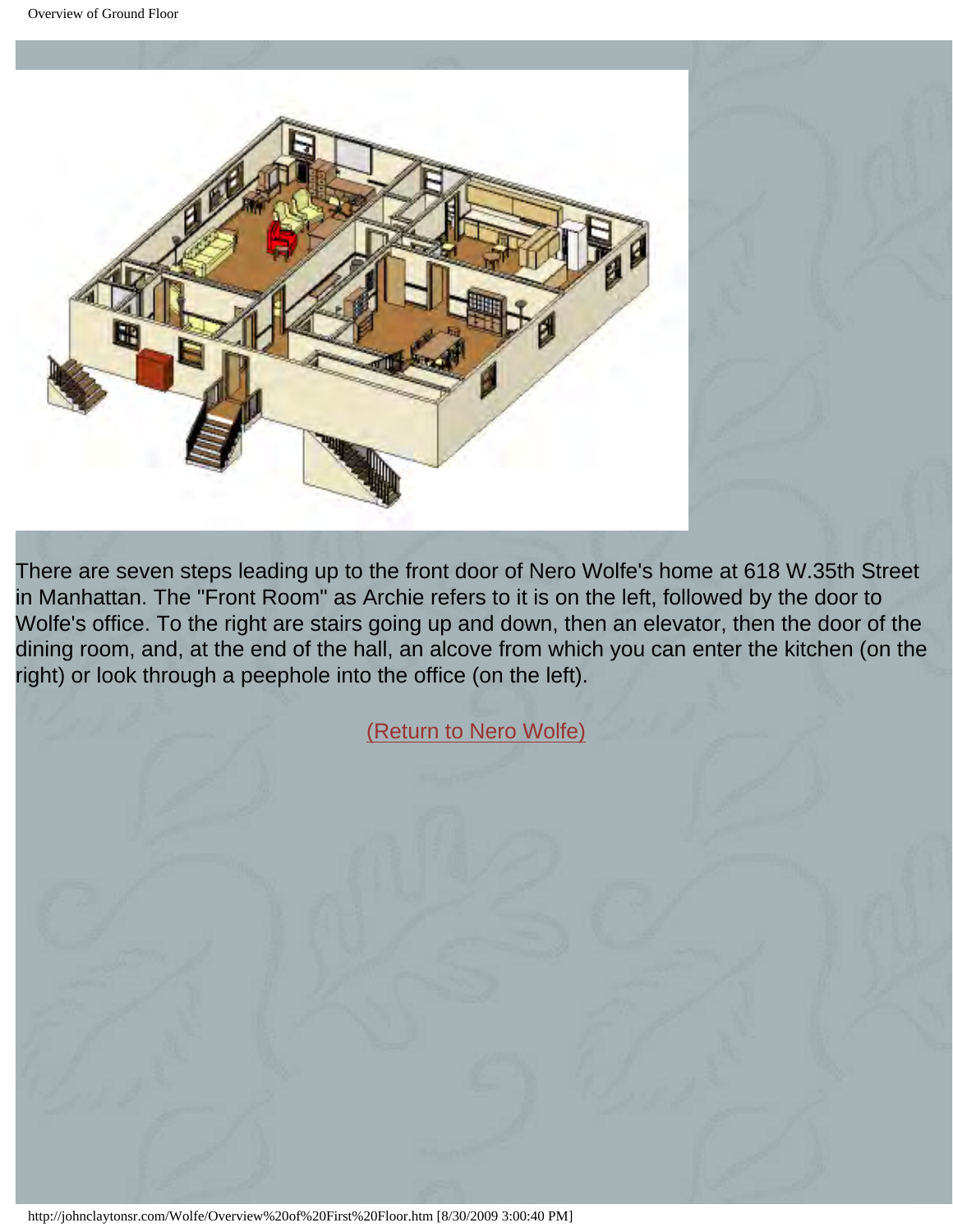<span id="page-12-1"></span><span id="page-12-0"></span>

You have just entered the front door. If you turn right, there is a coat rack and stairs leading to the basement and up to the floors above. Looking ahead, the first door to your right is the elevator, then the dining room, then at the end, the alcove. To your left is the door to the front room and then the office. In the alcove, on the left is a peephole. Note that if someone looks out of the office (as has happened!), they would not see a person at the peephole. Also in the alcove, to the right, is the door to the kitchen and stairs to the basement.

([Back to Hall and Kitchen Views\)](#page-13-1) ([Back to First Floor Plan](#page-4-1))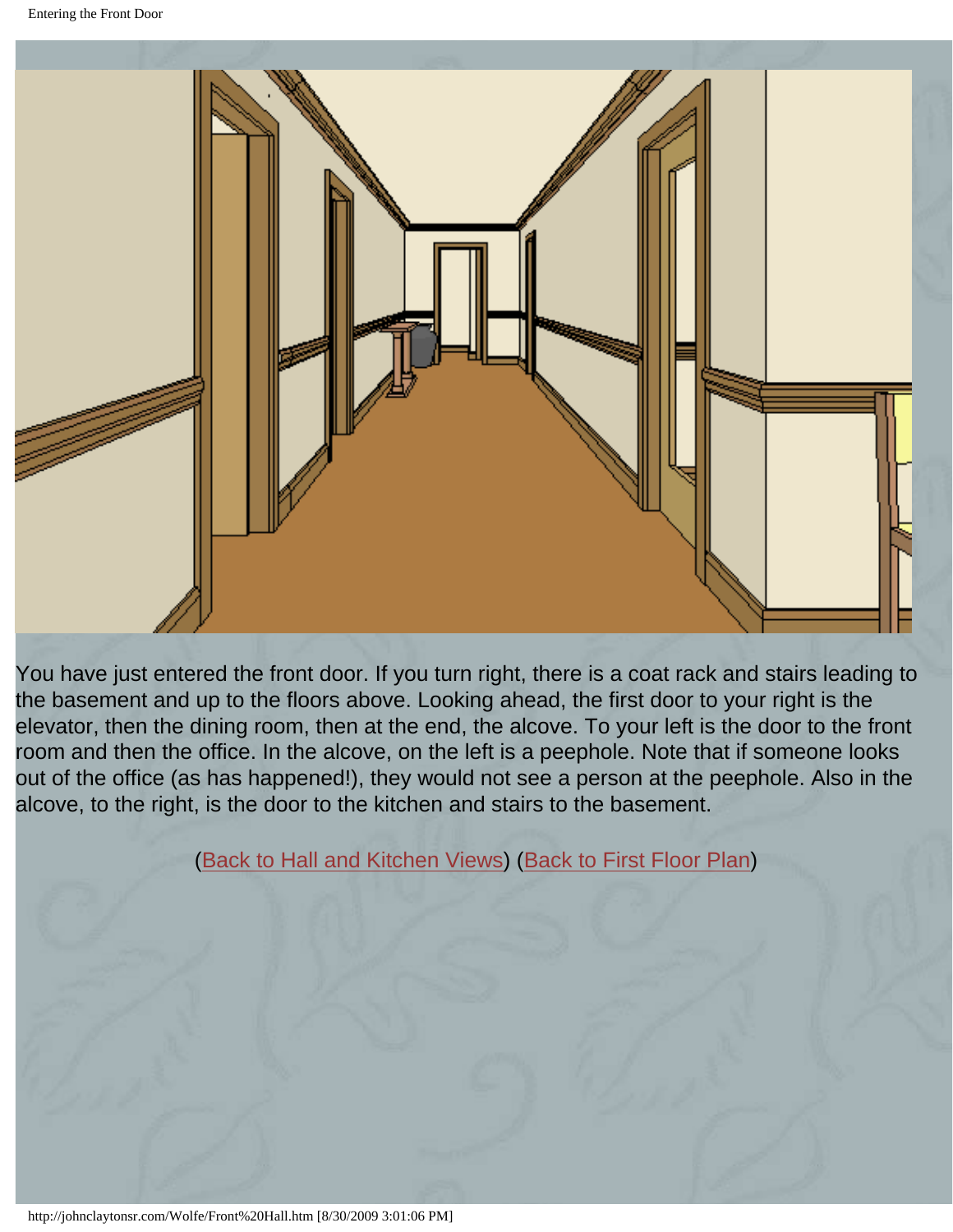<span id="page-13-1"></span><span id="page-13-0"></span>

This view, from the office door, shows the elevator across the way, the open front door and a glimpse of railing, a suggestion (Ha!) of the coat rack and shelf, and to the left, the door to the basement is open, but you can't see the stairs from this angle. (Nor the stairs going to the upper floors.) I don't think Wolfe used a glass door on his elevator, but of the choices I had, this seemed to best give the idea. For a view from the front door down the hall, see [The Front](#page-12-1) [Hall.](#page-12-1)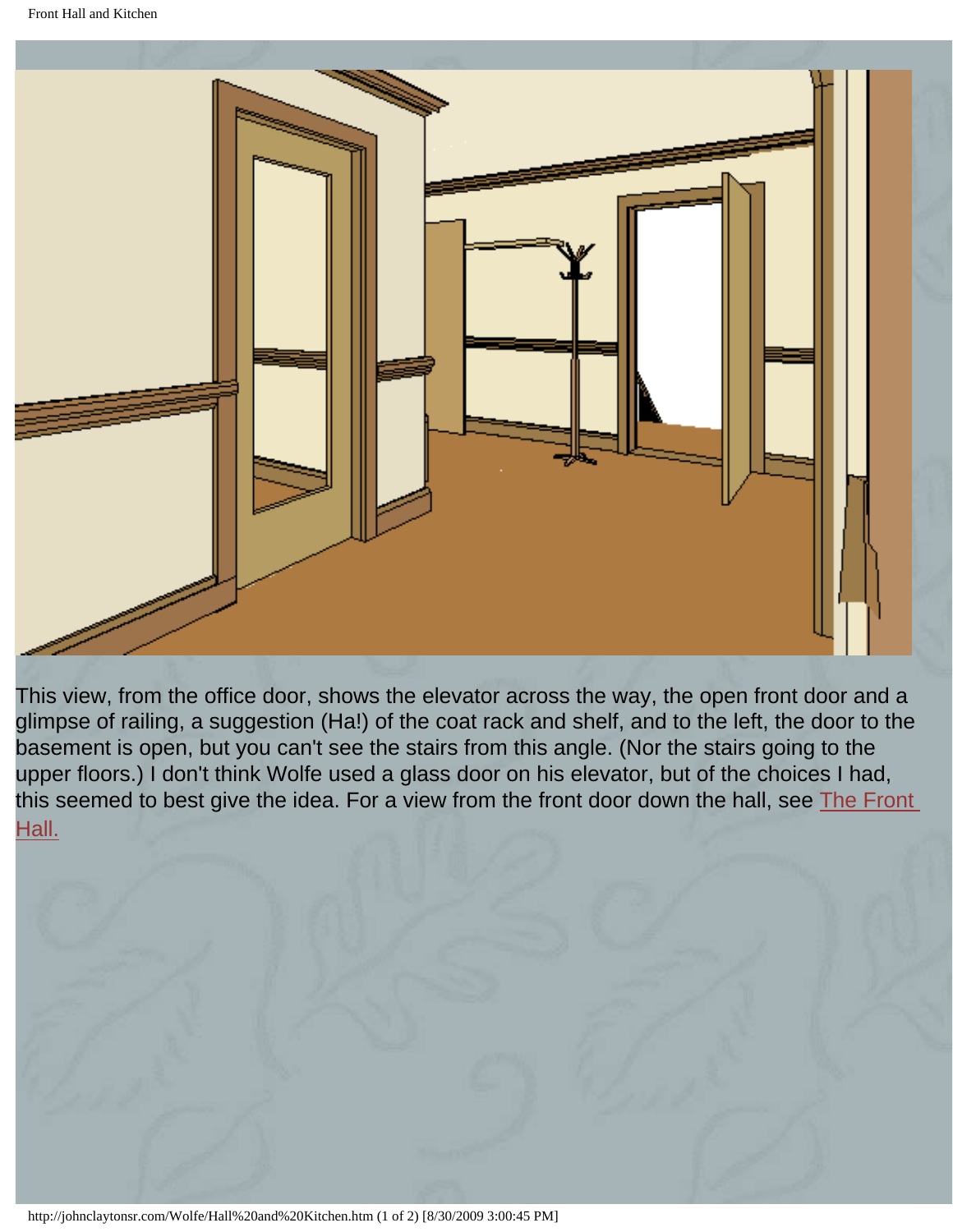Front Hall and Kitchen



We can't see the pantry to the right of the dining room (just visible), and I don't really like the table where Archie eats breakfast, but the rest of the layout gives Fritz what I think he would need. Beyond the center table you can just make out a backed stool where Fritz reads his paper.

([Back to Nero Wolfe](#page-1-0))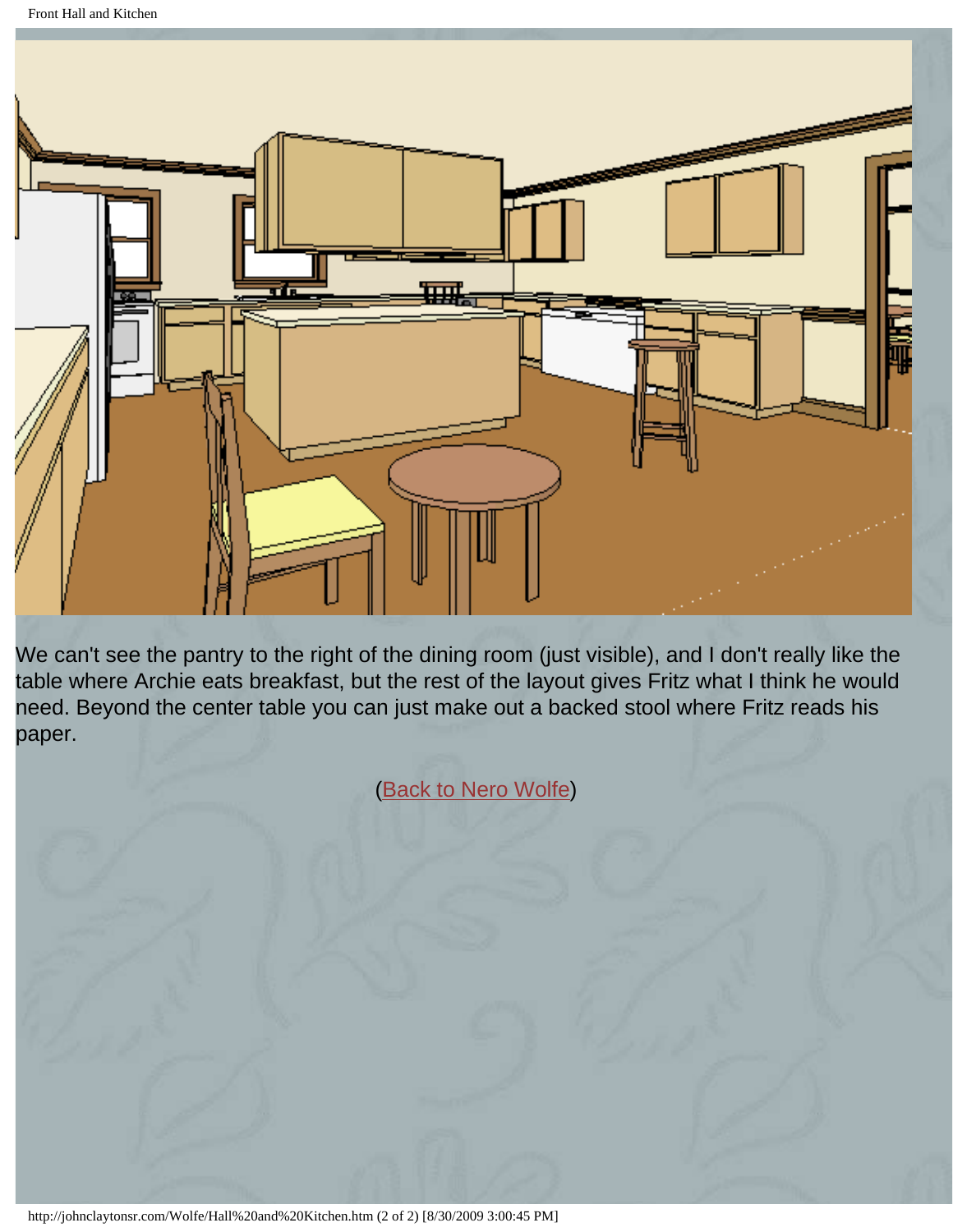<span id="page-15-0"></span>

The picture behind Wolfe is a waterfall(!) and has a peep hole in it. TV is a late edition.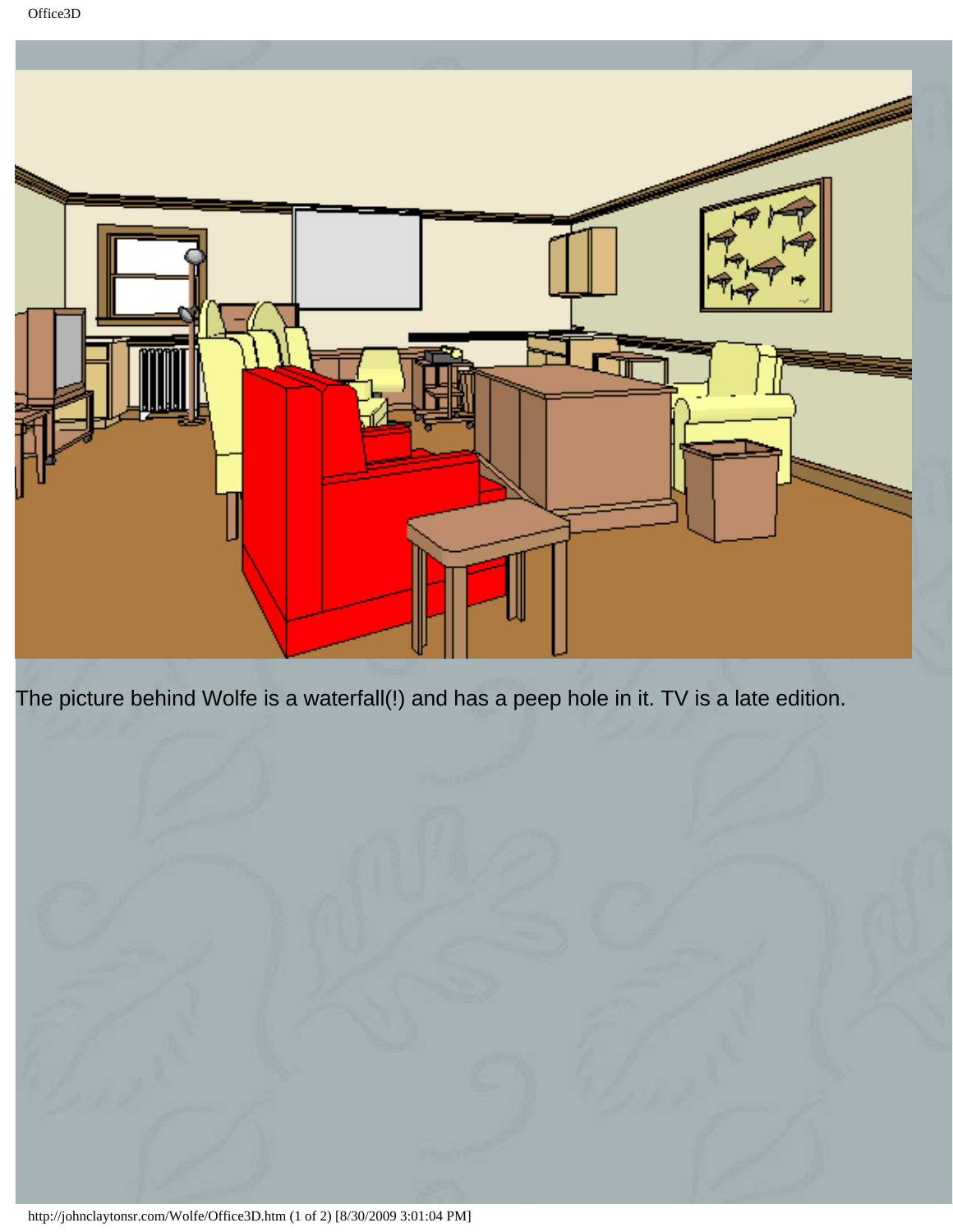Office3D



http://johnclaytonsr.com/Wolfe/Office3D.htm (2 of 2) [8/30/2009 3:01:04 PM]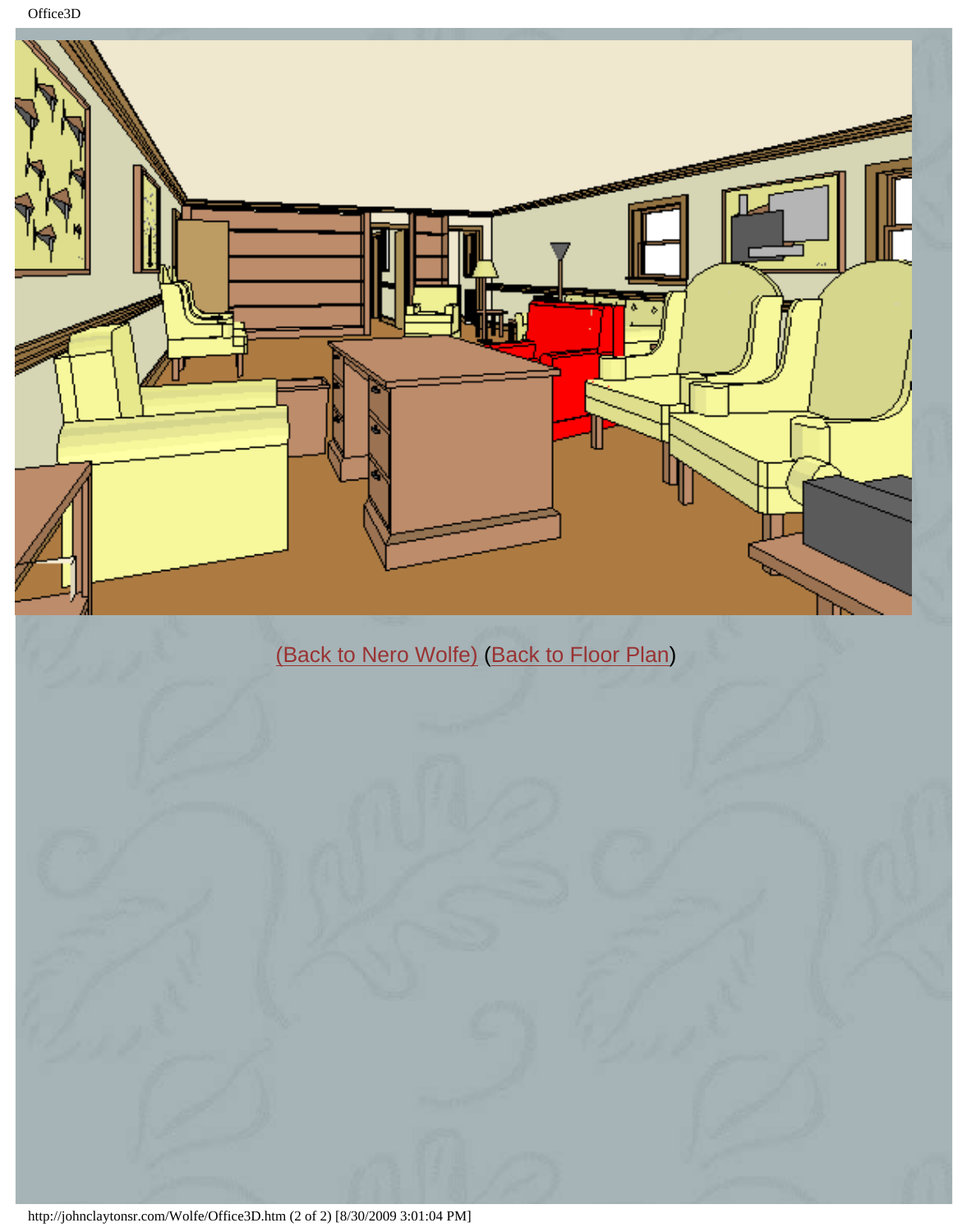<span id="page-17-0"></span>

Here we see the fireplace where Wolfe burned the dictionary, a window where an escape was made, and, through the opened door, a glimpse of the elevator and the stairway to the upper floors.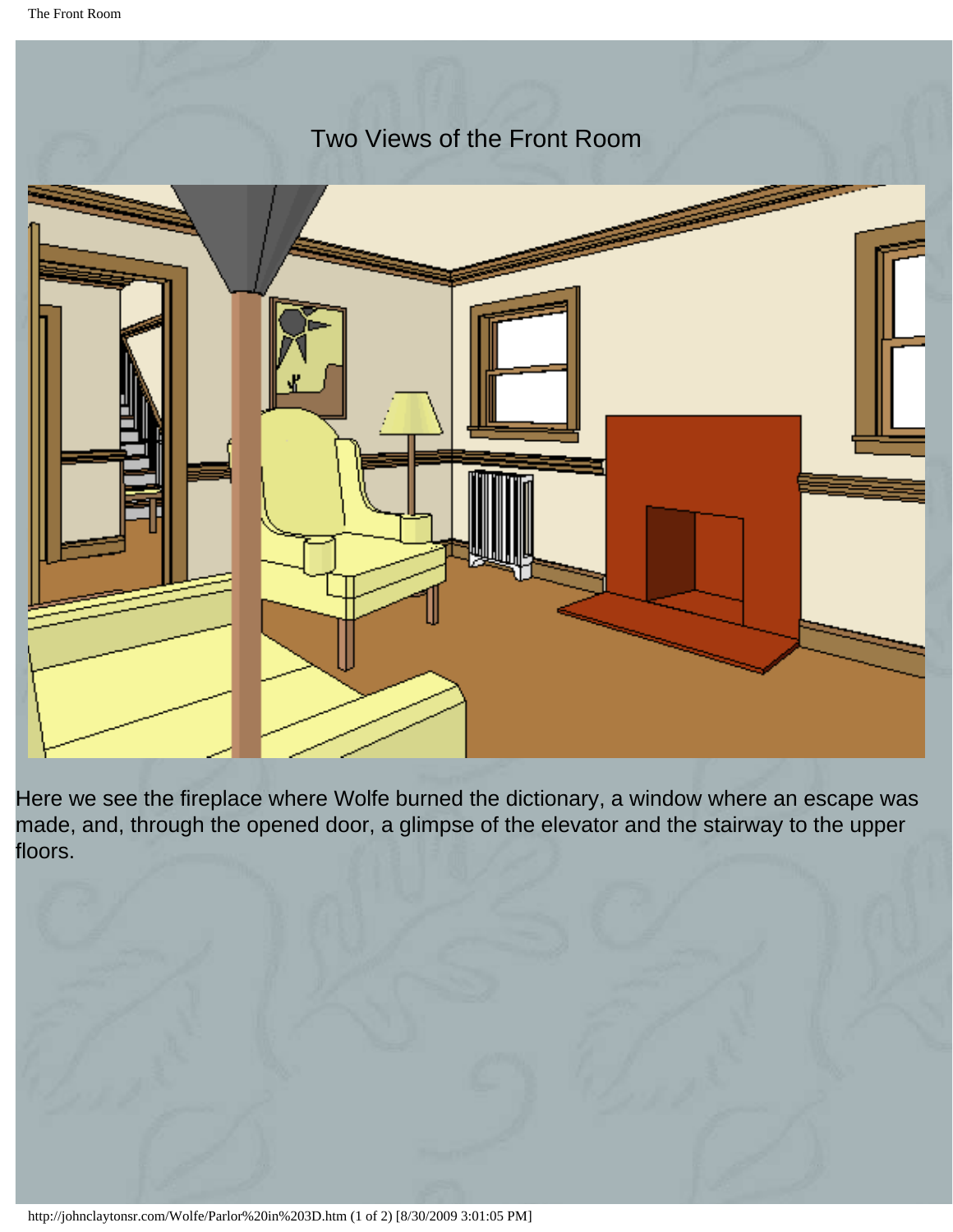The Front Room



It is possible to enter the office from this room, but often Archie prefers to leave it closed (the room is sound proofed) and go back around by the hall. We see that there is a bathroom, but not much in the way of either room or furniture. Archie tells us that since Wolfe didn't use it, he didn't give much of a hoot what was in it.

([Back to Floor Plan](#page-4-1))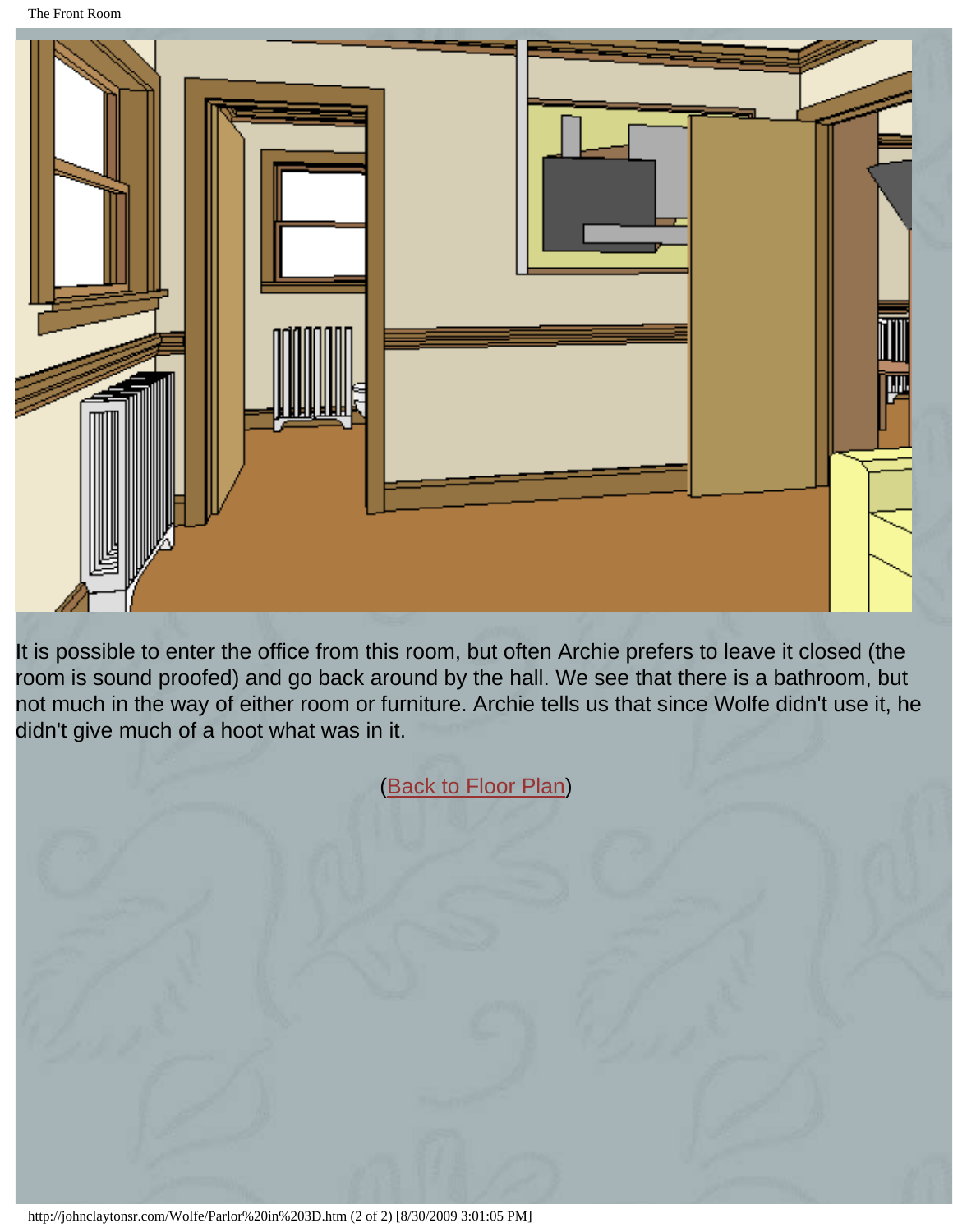#### For Additional 3D Views Scroll Down

<span id="page-19-0"></span>

### ([Go to Floor Plan\)](#page-6-1) ([Return to Nero Wolfe](#page-1-0)) ([Interior Views](#page-22-0))

http://johnclaytonsr.com/Wolfe/Overview%20of%20Second%20Floor.htm [8/30/2009 3:01:06 PM]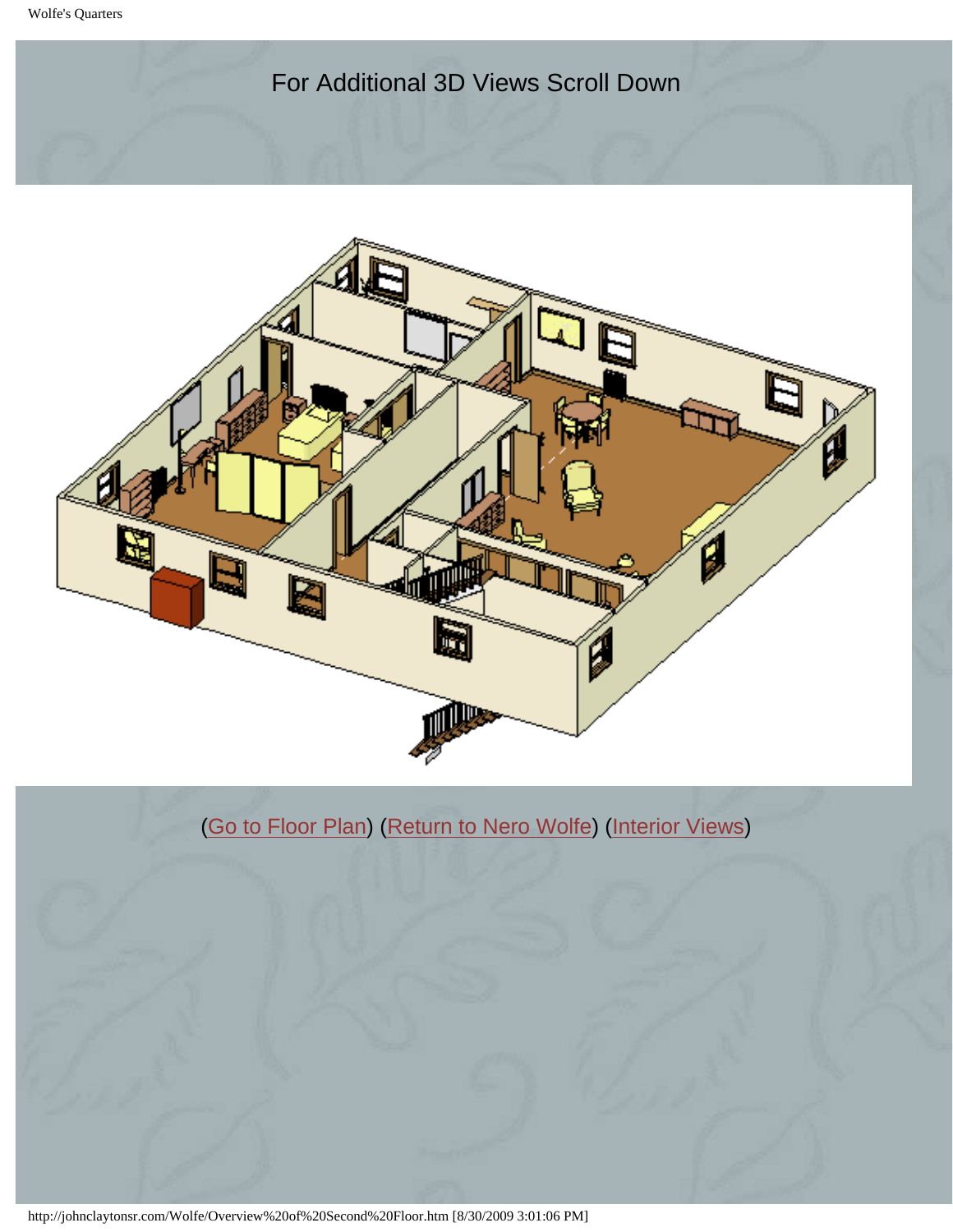<span id="page-20-0"></span>



http://johnclaytonsr.com/Wolfe/Overview%20of%20Third%20Floor.htm [8/30/2009 3:01:07 PM]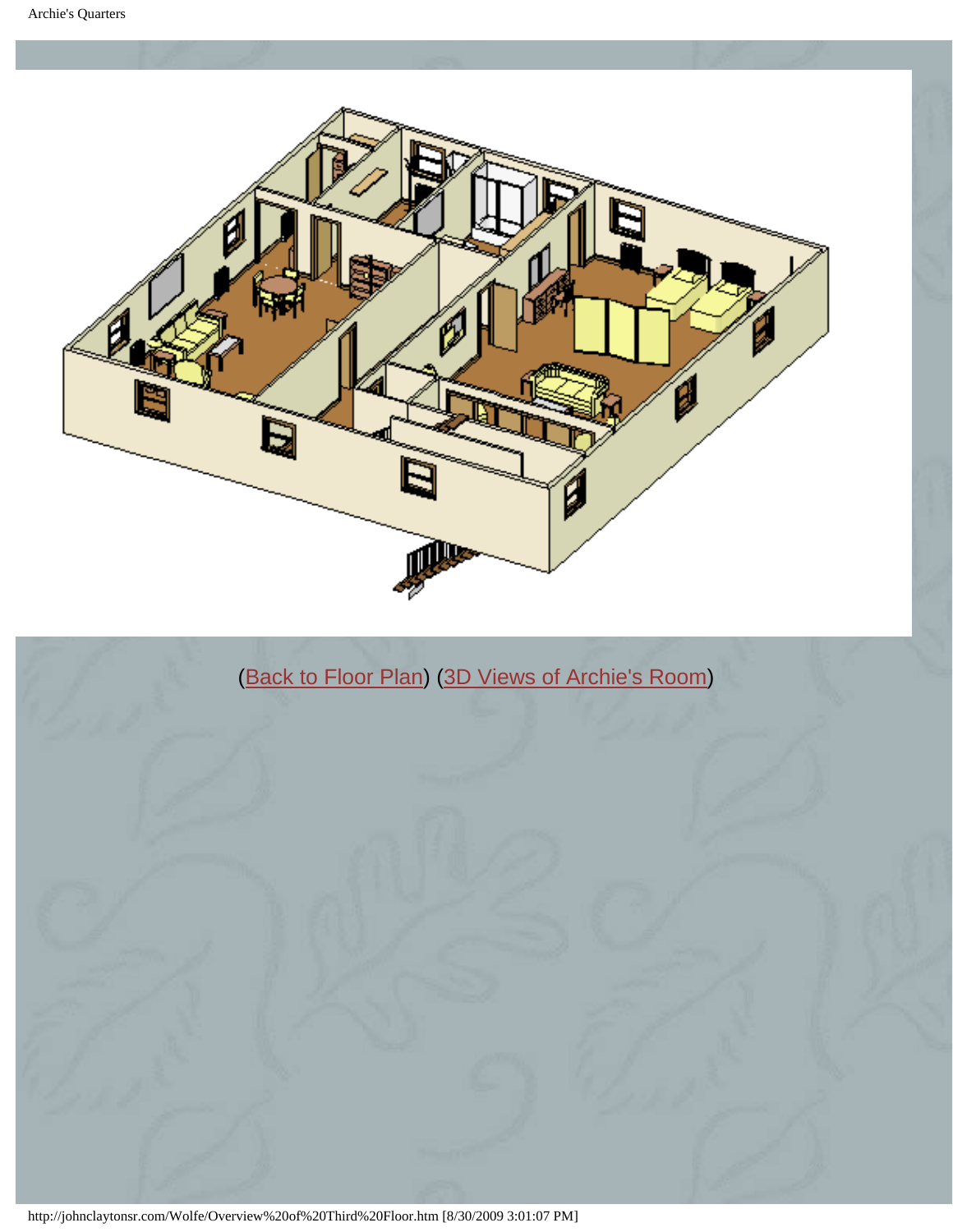<span id="page-21-0"></span>

[\(Return to Plan\)](#page-10-1)

[\(Return to Nero Wolfe\)](#page-1-0)

http://johnclaytonsr.com/Wolfe/Overview%20of%20Roof.htm [8/30/2009 3:01:08 PM]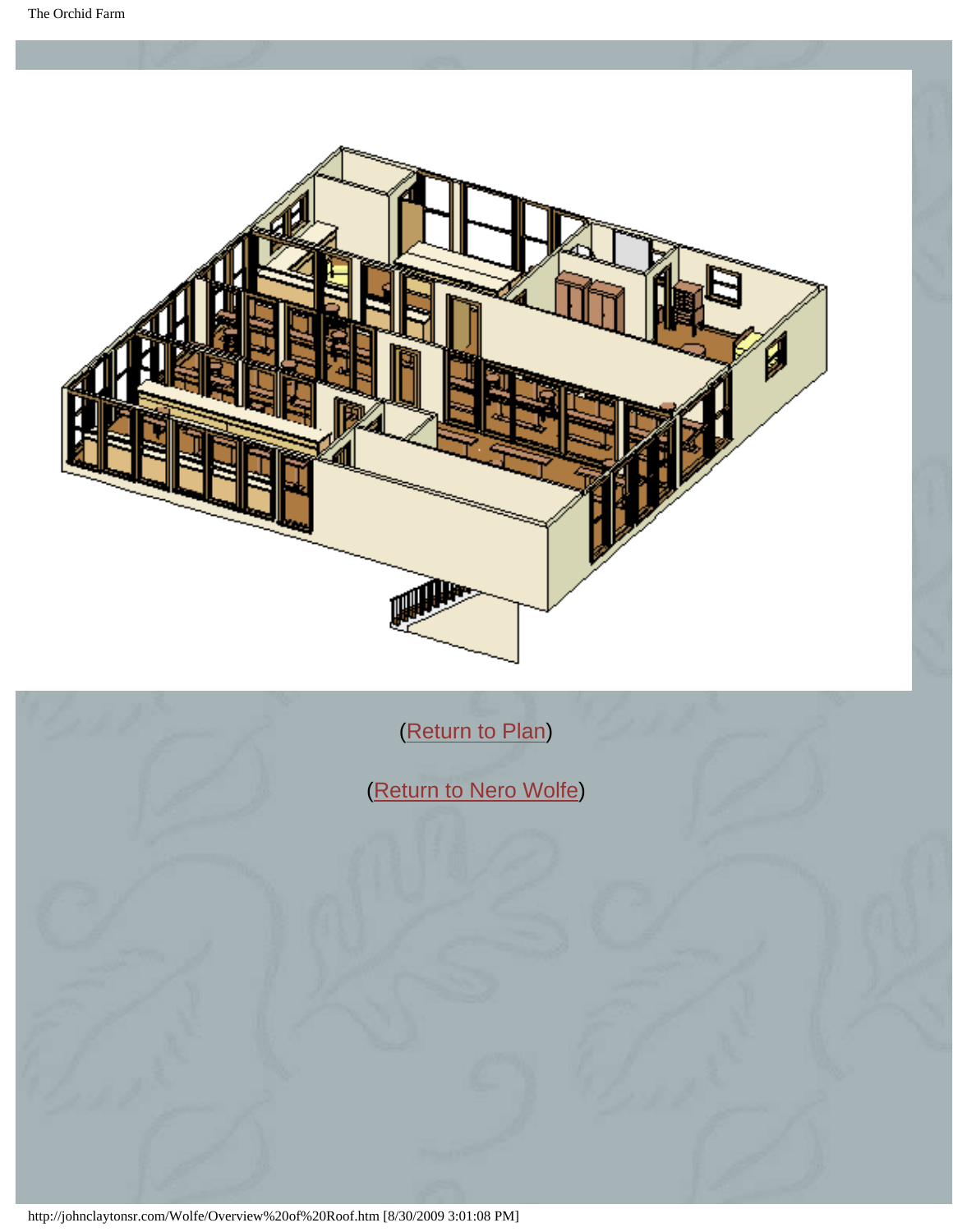<span id="page-22-0"></span>

Nero Wolfe's vast bed is described by Archie as having a canopy of black silk matching the black silk cover and, I gather, sheets. My program can't manage the canopy and my earlier efforts had the bed yellow, so maybe this is a bit better. Again room decor is not really shown, no books on shelves, and no rugs on the floor. That door beside the stairs is the elevator.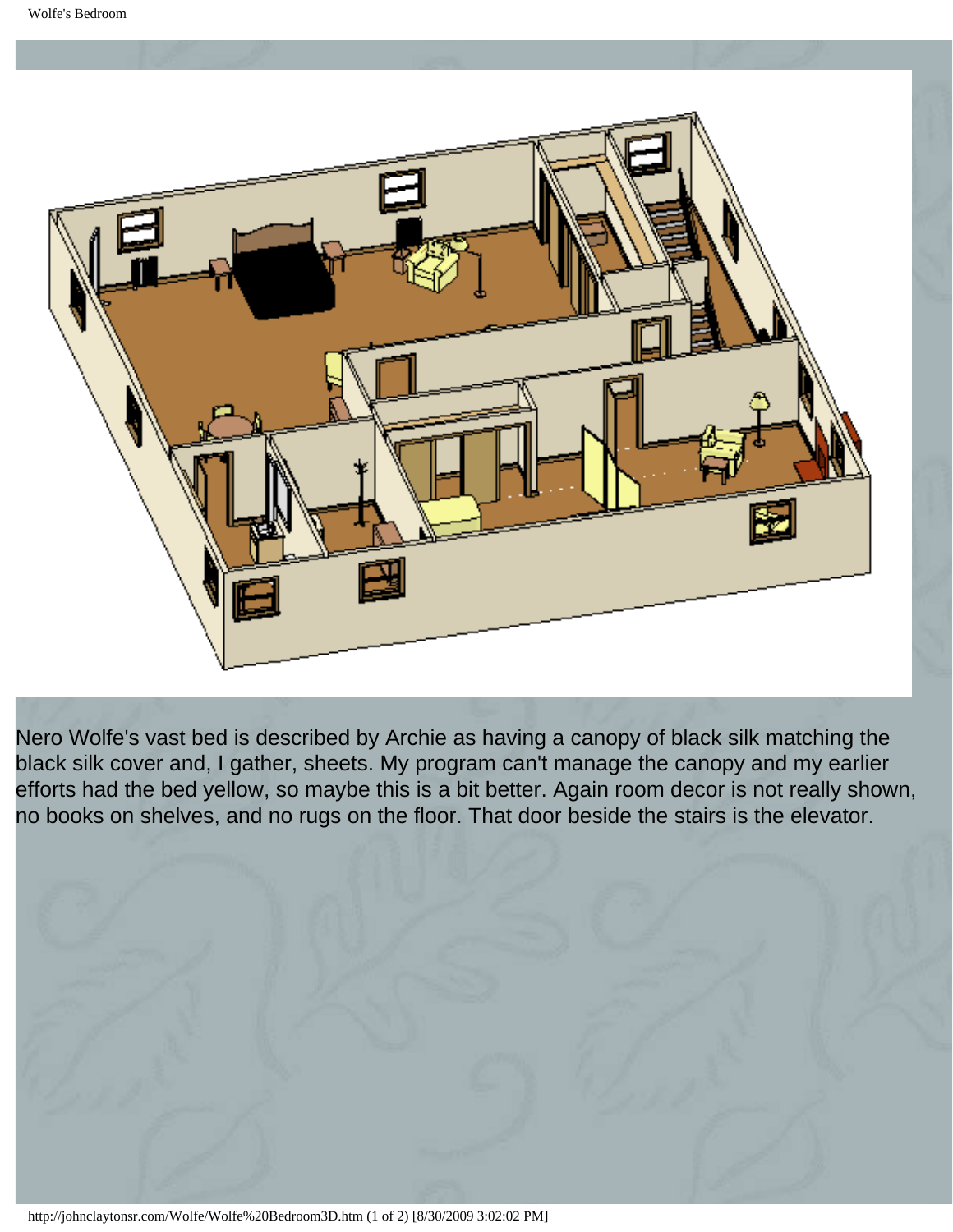Wolfe's Bedroom



Another version. Wolfe does insist on comfortable chairs and his preference for yellow has drawn comment.

[\(Return to Overview\)](#page-19-0)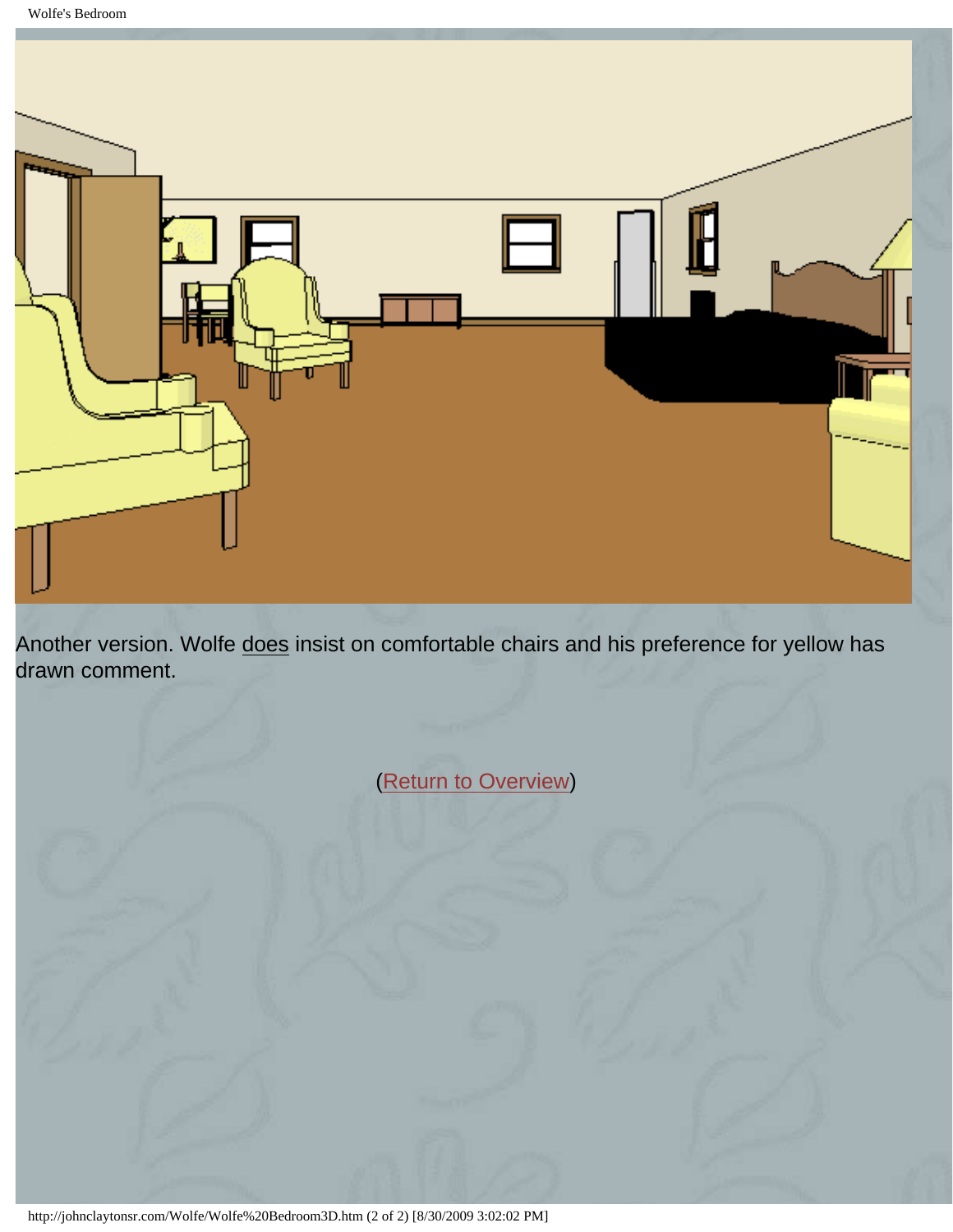<span id="page-24-1"></span><span id="page-24-0"></span>

Archie owns his furniture and doubtless has friends in for poker once in a while. I don't think Lily Rowan sleeps here! Scroll down for more.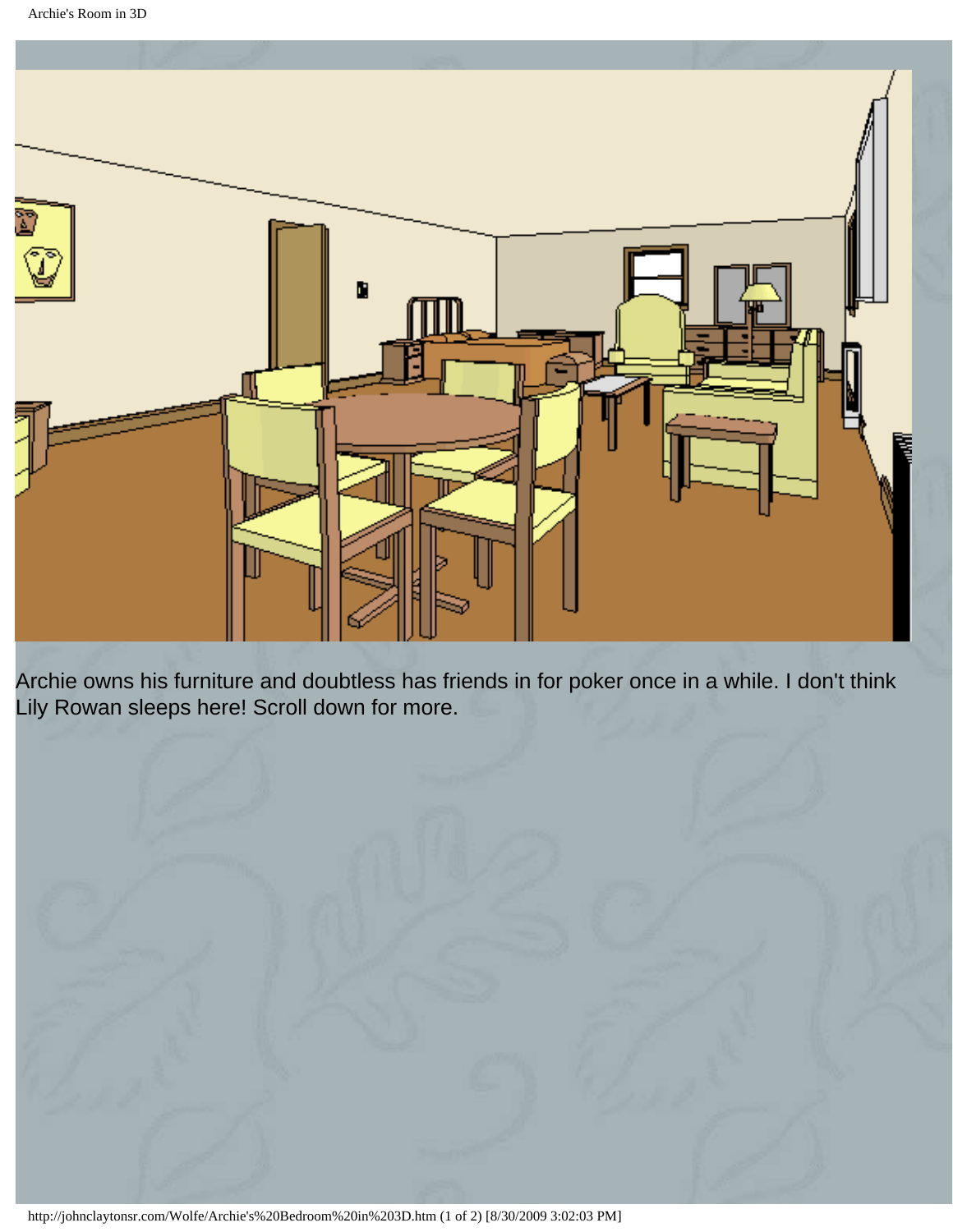Archie's Room in 3D



Having so much space to work with, I not only put in a bathroom, but also a bar, walk in closet, and file cabinets. Archie gave good descriptions of his art, including a photograph of his parents. Couldn't find those in the program!

([Top of Page](#page-24-1)) [\(Back to Floor Plan\)](#page-8-1) ([Back to Nero Wolfe Page](#page-1-0))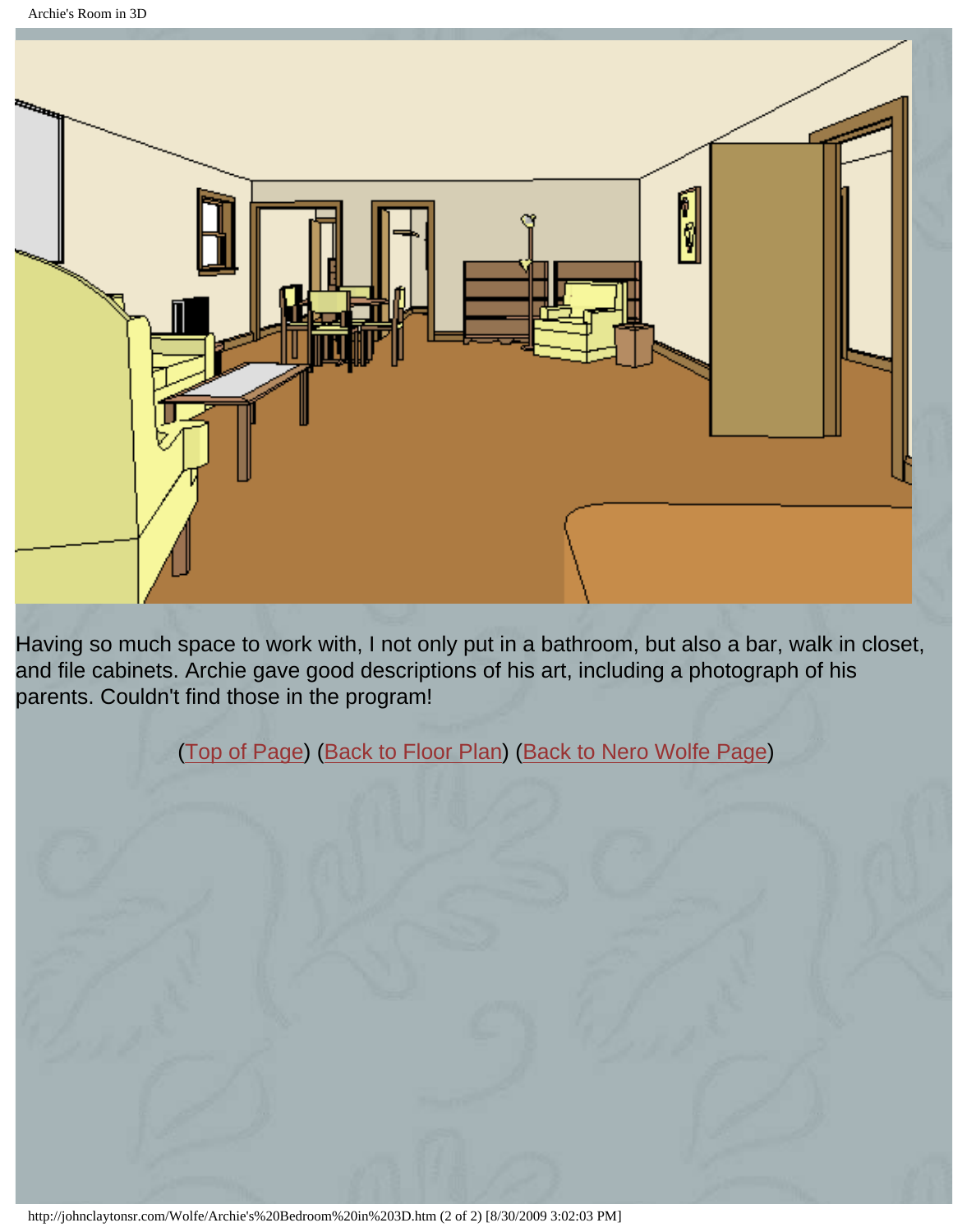# <span id="page-26-0"></span>The House at 918 West 35<sup>th</sup> Street

# References

Nero Wolfe

# (Citations are of books in my library.)

*Fer-de-Lance* **© 1934**: Pyramid, February 1976, New York. The first Nero Wolfe.

The house is located on 35<sup>th</sup> Street (p.20) and we find that Fritz lives upstairs while Archie is on the same floor as Nero Wolfe. The plant-rooms (always referred to this way) are on the third floor. This all changes in later books.

"Wolfe was in the office - as he and I called it, Fritz called it the library - and I was in the front room reading a book... when I glanced through the window and saw Fritz pull up at the curb." (p.5)

"...the office was dark and when I went up a flight I saw a ribbon of light under the door of Wolfe's bedroom. ...Fritz slept up above, across the hall from the plantrooms; my room was on the second floor, the same floor as Wolfe's, a fair-sized room in front with its own bath and a pair of windows." (p.20)

"...[My] room was certainly home. The bed was big and good, there was a desk with plenty of drawer-space and three chairs all roomy and comfortable, and a real carpet all over, no damn little rugs to slide you around.... The pictures on the walls were my own... one of Mount Vernon, ...a colored one of a lion's head, another colored one of woods with grass and flowers, and a big framed photograph of my mother and father.... Also there was a colored one called September Morn... in the bathroom." (p.21)

"On top [of Wolfe's bed] was a black silk puffy cover which he always used, winter and summer. ...you had to stoop to look under the canopy arrangement that he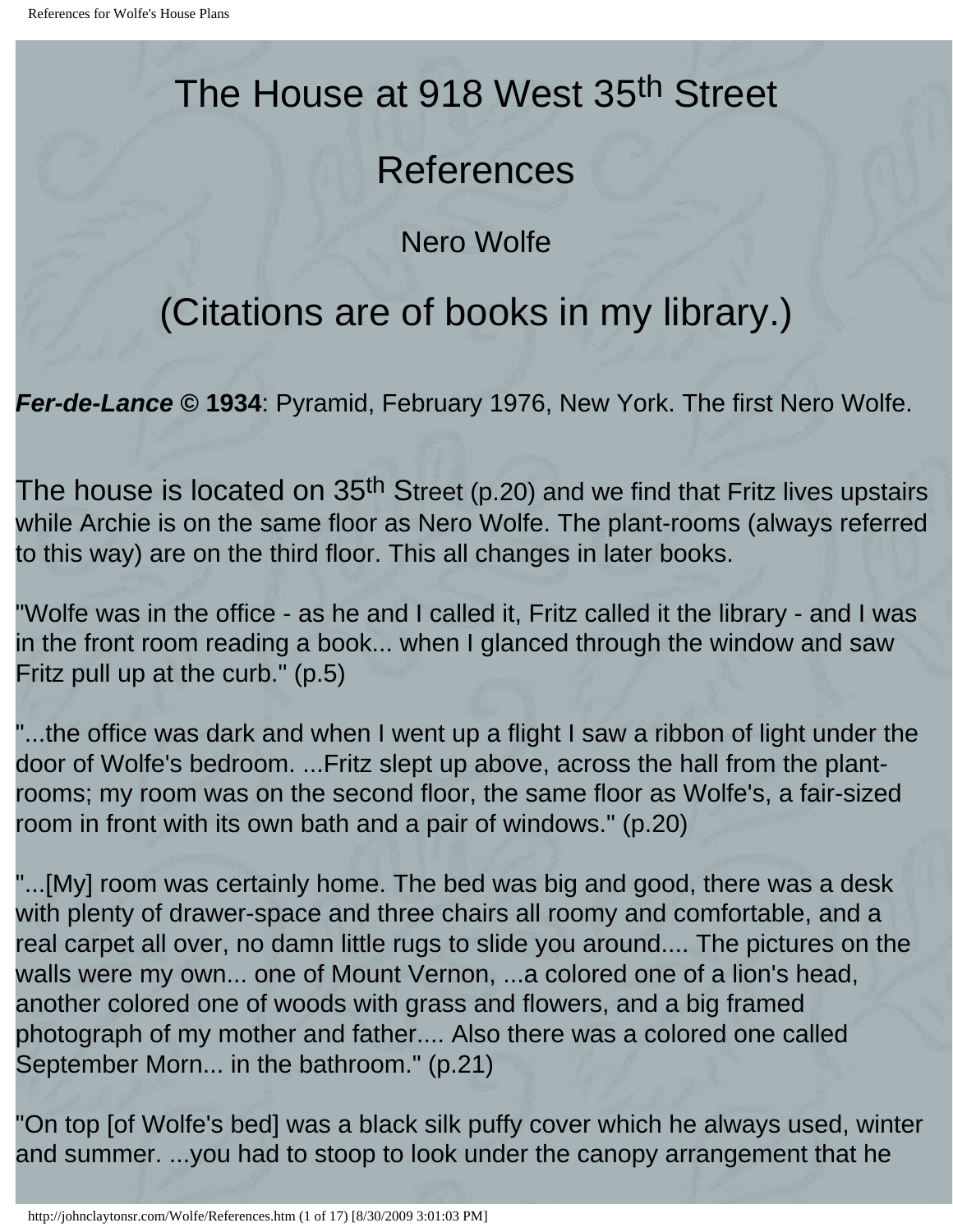had sticking out from the head of the bed. It was also of black silk, and extended beyond his chin and hung quite low on all three sides." (p.45)

"Instead of asking her to walk up two flights of stairs [to the plant-rooms] I took her down the hall [from the office] and used Wolfe's elevator." (p.63)

"[In the plant-rooms] Wolfe used concrete benches and angle-iron staging, with a spraying system Horstmann had invented for humidity. There were three main rooms.... Then there was the potting-room, Horstmann's den, and a little corner room for propagation. Supplies... were kept in an unheated and unglazed room in the rear alongside the shaft where the outside elevator came up." (p.64)

(Archie, by the way, has been with Wolfe 7 years.)

*The Red Box* **© 1936**: Bantam Books, March 1982, New York. High fashion and poison candy.

Archie has been with Wolfe 9 years and "my desk [is] 8 feet from his." (p.7)

The house is "near the Hudson River." (p.13)

"I went to the cabinet and found the bottle of Old Corcoran... got a glass of water, put them on a tray stand...." (p. 38)

*The Rubber Band* **© 1936**: Pyramid, May 1976, New York. Back in the days when good detectives got \$1.50 an hour, a top secretary could live well in NYC on \$3,600 a year, and the British Pound was worth \$5.00. One of the better Nero Wolfe yarns.

Archie has been with Wolfe 8 years (p.21) and the "plant rooms on the roof [are] glazed in" (p.17). On page 75, Saul sleeps in the North Room above Archie's. On page 71, Miss Fox is in the South Room which we are told on page 89 is on the 3rd floor and Archie goes down to his room on the same floor as Nero. The South Room, we are told, can be seen from the roofs of buildings on 34<sup>th</sup> Street (p.92).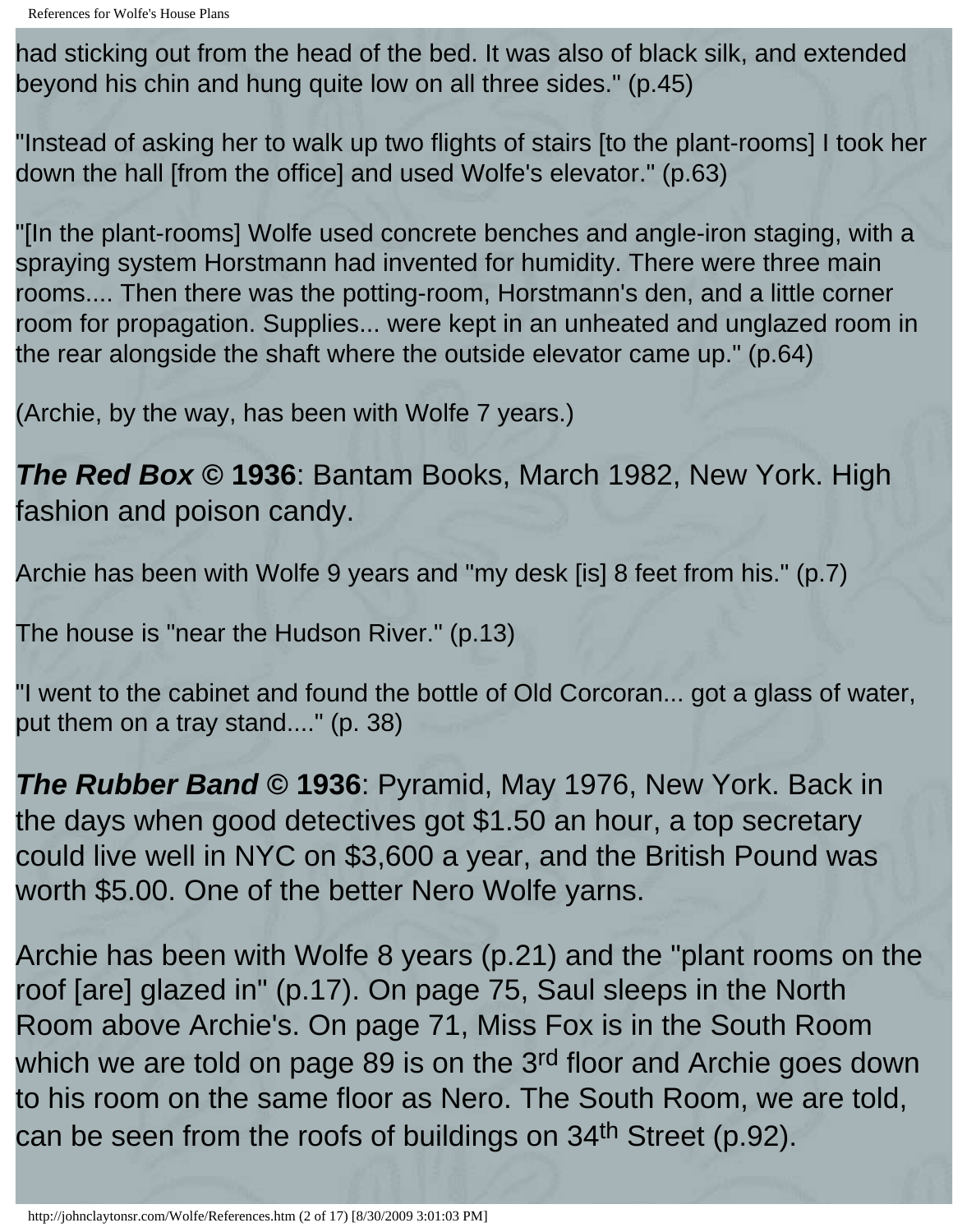The basement stairs lead to a back door and court yard (p.104).

Archie's room remains on the same floor as Wolfe's, and Saul Panzer sleeps one floor up in the North Room (p.105).

The gardener's room (Theodore Horstmann) is next to the potting shed (p.107).

*Some Buried Caesar* **© 1938**: Pyramid Books, June 1972, New York. Nero Wolfe and a barbecued bull.

*Over My Dead Body* **© 1939**: Pyramid Books, July 1972, New York. Nero Wolfe may have a daughter.

Wolfe: "Put her to bed in the south room, above mine..." (p. 117)

*The Mountain Cat Murders* **© 1939**: Pyramid Books, January 1971, New York.

*Where There's A Will* **© 1940**: Avon Books, May 1970, New York. Nero Wolfe and two veiled women.

"...plant rooms on the roof." (p.8)

"As usual the red one was at the right of Wolfe's desk, turned to face him..." (p.52)

"...Wolfe's... room on the second floor." (p.58)

"...the south bedroom, the spare on the same floor as mine...." (p.150)

"The [office] room was full, extra chairs having been brought from the front." (p.152)

*Not Quite Dead Enough* **© 1942**: Pyramid Books, February 1972, New York.

"One flight up [from the first floor], both Wolfe's room and the spare...." (p.15)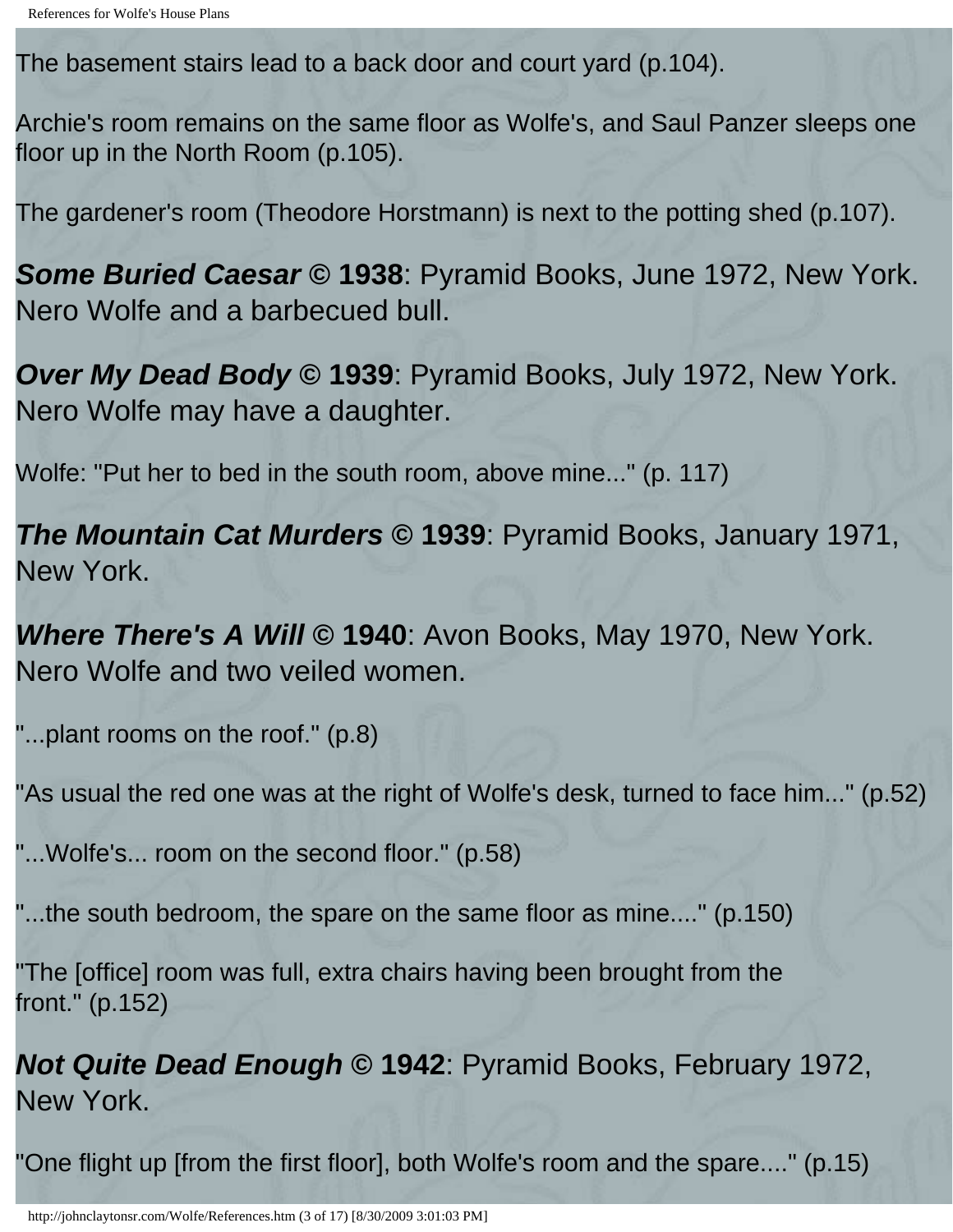"...two rooms on the floor above, one of which was mine." (Ibid.)

"...plant rooms. In the four growing rooms there was nothing under the glass but orchids, hundreds of them in bloom, but in the potting room...." (pp.15-16)

"...kitchen... he and Fritz were both seated at the little table by the window eating..." (p.17)

*Booby Trap* **© 1944**: in *Not Quite Dead Enough* (op. cit.), pp.83-158.

"...his house, which was also his office, on West 35<sup>th</sup> Street over near the North River...." (p.83)

"...my room on the third floor...." (Ibid.)

"...I had mounted the eight steps [of the front stoop]...." (p. 130)

*The Silent Speaker* © 1946: Bantam Books, October 1970, New York. Nero Wolfe and a monkey wrench.

"...the old stone house... that had been my home for over ten years...." (p. 9)

"There were other chairs in the house that had been made to order [for Wolfe]... one in his room, one in the kitchen, one in the dining room, one in the plant rooms on the roof... and one there in the office, over by the two-foot globe and the book shelves - but it was the one at his desk that nearly always got it, day and night. (Ibid.)

"I got busy on the chair problem. There were six there in the office, and the divan would hold four comfortably... so I brought five more in from the front room, the one facing on the street...." (p. 23)

"[In] the kitchen... he went to the door to the back stairs, the steps that led down to what we call the basement, though it was only three feet below the street level. Fritz slept down there in the room that faced the street. There was an exit through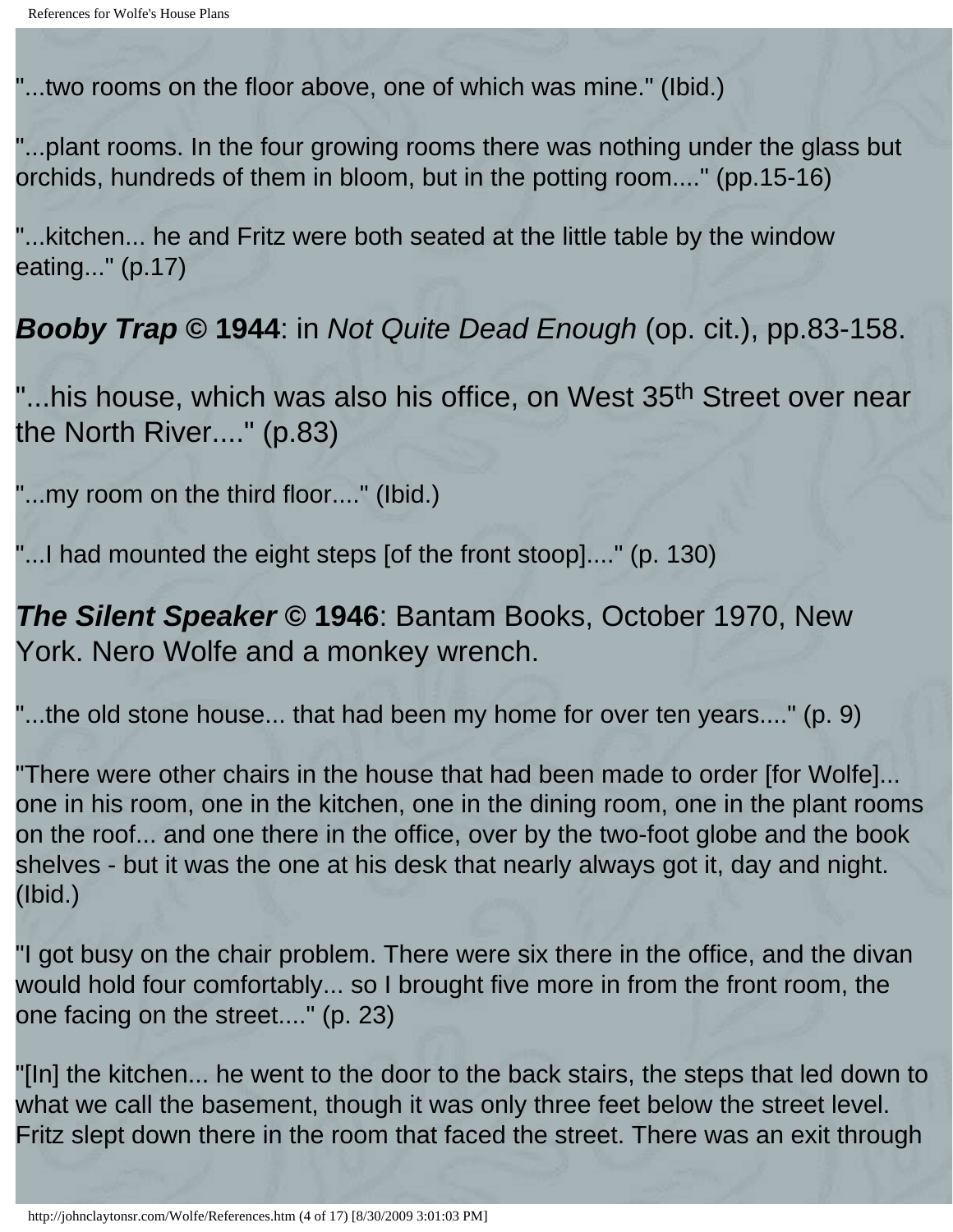a little hall to the front; first a heavy door out to a tiny vestibule which was under the stoop, and then an iron gate, a grill, leading to a paved areaway from which five steps mounted to the sidewalk." (pp. 88-89)

"...down the main hall to the front door, out to the stoop and down to the sidewalk, and down the five steps to the areaway." (p. 89)

*Too Many Women* **© 1947**: Bantam Books, December 1972, New York.

"A few feet from the end of Wolfe's desk is a roomy and comfortable red leather chair, and next to it on one side is a solid little table made of massaranduba, the primary function of which is as a resting place for checkbooks while clients write in them." (p. 47)

"My room was two flights up." (p. 58) (i.e., the third floor.)

*Man Alive* **© 1947**: in *Three Doors to Death*, Bantam Books, March 1970, pp. 1-66.

"...the dining room, which was across the hall from the office...." (p. 17)

"Through the open door from the dining room to the hall I saw Fritz pass on his way to the front...." (Ibid.)

"[At the front door] signaled Cynthia to enter, shut the door, and elbowed her into the front room, which faces the street and adjoins the office." (p. 18)

"...it was only five steps from the office to the kitchen door...." (p. 25)

### *And Be A Villain* **© 1948**: Bantam Books, October 1979, New York.

"There are four rooms on the ground floor of Wolfe's old brownstone house on West Thirty-fifth Street not far from the Hudson River. As you enter from the stoop, on your right are an enormous old oak clothes rack with a mirror, the elevator, the stairs, and the door to the dining room. On your left are the door to the front room, which doesn't get used much, and to the office. The door to the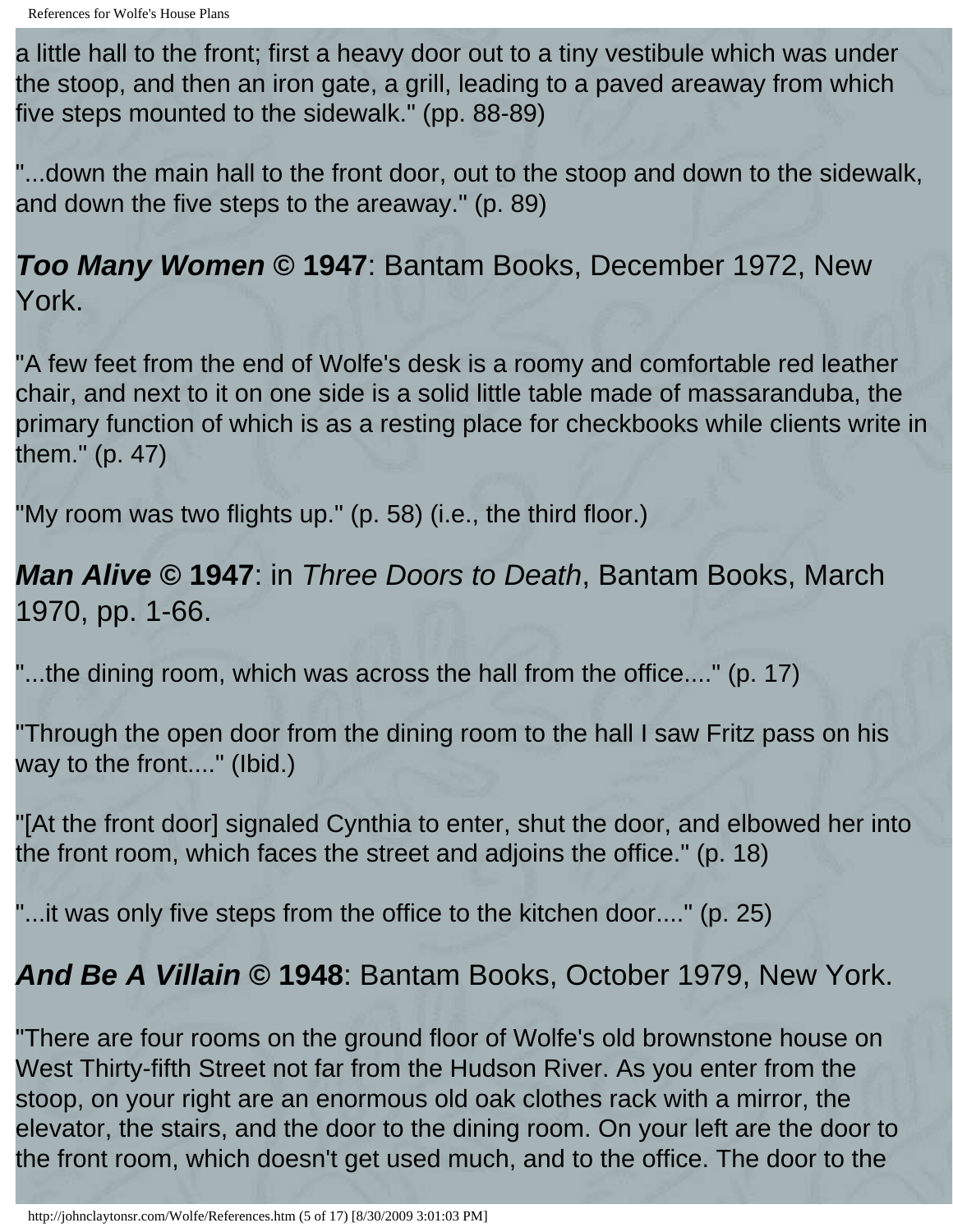kitchen is in the rear, the far end of the hall. The office is twice as big as any of the other rooms." (p. 20)

"The bright yellow couch as to be cleaned every two months, but he likes bright yellow. The three-foot globe over by the bookshelves is too big for a room that size.... He loves a comfortable chair so much that he won't have any other kind in the place, though he never sits on any but his own. (p. 21)

"I got busy [preparing drinks] at the table at the far wall, already equipped." (p. 26)

"Also he insists that they must all have stands or tables at their elbows for their drinks." (Ibid.)

*Bullet for One* **© 1948**: in *Curtains for Three,* Bantam Books, June 1976, New York, pp. 60-115.

*Omit Flowers* **© 1948**: in *Three Doors to Death*, (op. cit.), pp. 67-124.

"The fact is we have two spare rooms. Wolfe's room is at the rear of the house on the second floor, which he uses because its windows face south, and there is another bedroom on that floor in front, unoccupied. On the third floor my room is the one at the front, on the street, and there is another spare at the rear which we call the South Room." (p. 103)

### *The Gun With Wings* **© 1949**: in *Curtains for Three*, (op. cit.), pp. 1- 59.

"The point is that from my desk I get most of a party profile or three-quarters, but the one in the red leather chair fullface.... [sic]" (p.17)

### *The Second Confession* **© 1949**: Bantam Books, January 1945, New York.

"...had come all the way to our place on West Thirty-fifth Street nearly to Eleventh Avenue." (p. 1)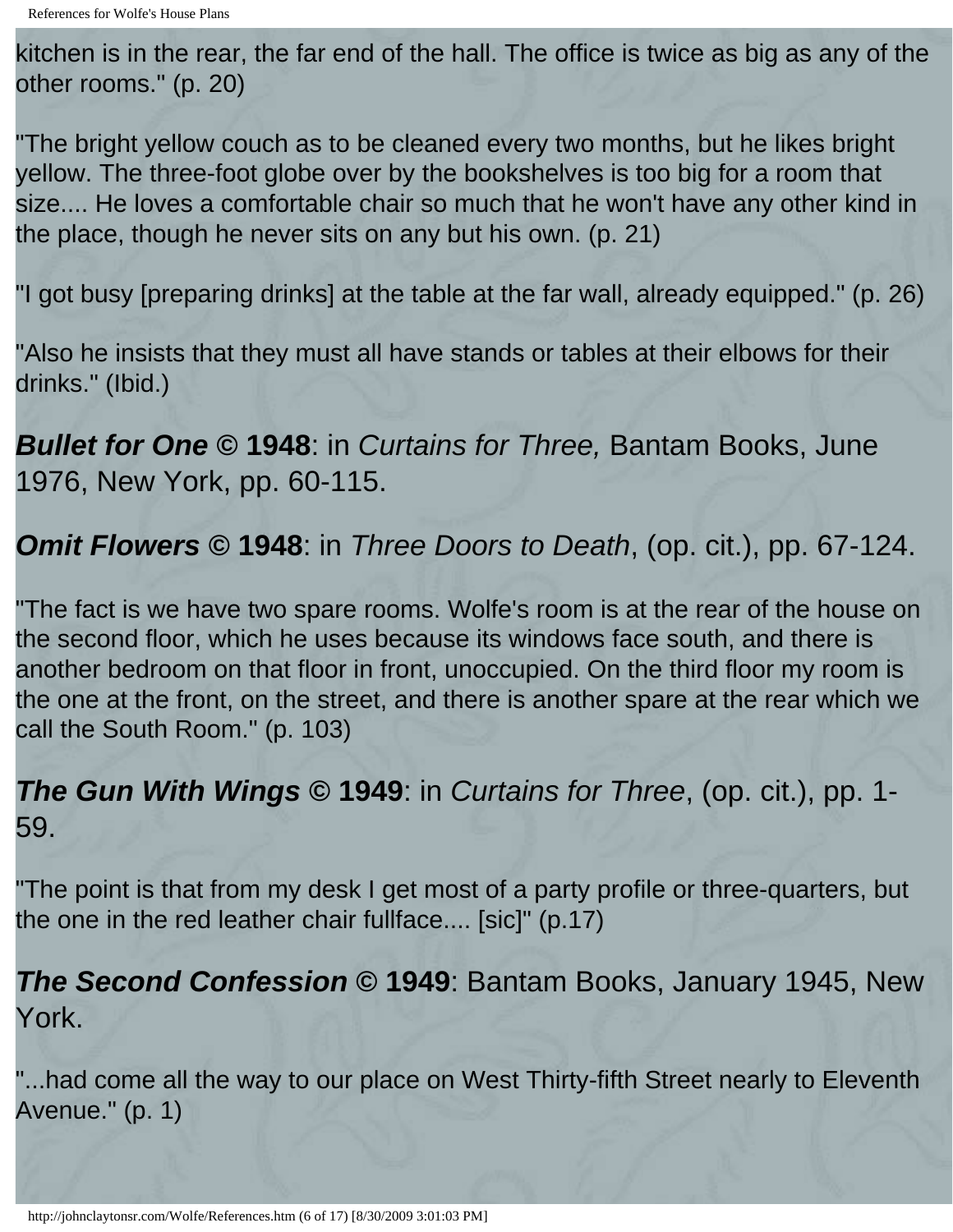"One flight up was Wolfe's bedroom and a spare. Two flights up was my bedroom and another spare. The third flight put me on the roof." (p. 8)

"The top landing... was walled with concrete tile and plastered.... I flipped the light switch and opened the door to the first plant room, the warm room.... (p. 36)

*Door to Death* **© 1949**: in *Three Doors to Death*, (op. cit), pp. 68-125.

*Disguise for Murder* **© 1950**: in *Curtains for Three*, (op. cit.), pp. 116- 182.

"I went to the cupboard and got a hooker of Old Woody." (p. 118)

*In the Best Families* **© 1950**: Bantam Books, May 1968, New York. Nero Wolfe goes on a diet and disappears into hiding.

"[Wolfe's] desk in a corner by a window." (p. 2)

"My own desk not far from Wolfe's and at right angles to it." (Ibid.)

Description of plant rooms: "warm room, medium room, cool room, potting room, spray chamber, Theodore's room." (pp. 60-61)

*Prisoner's Base* **© 1952:** Bantam Books, May 1955, New York.

"'That's the door to the front room.' Her eyes moved again, aimed the length of the hall. 'That's the stairs, and the door to the dining room on the right and to the office on the left. The hall's wider than I expected.'" (p. 3)

"The door to the south room was standing open. Inside I... cranked a window open." (p.7)

*Invitation to Murder* **© 1952**: in *Three Men Out*, Bantam Books, November 1955, New York, pp. 1-52.

*The Zero Clue***© 1952:** in *Three Men Out,* (op. cit.), pp. 53-103.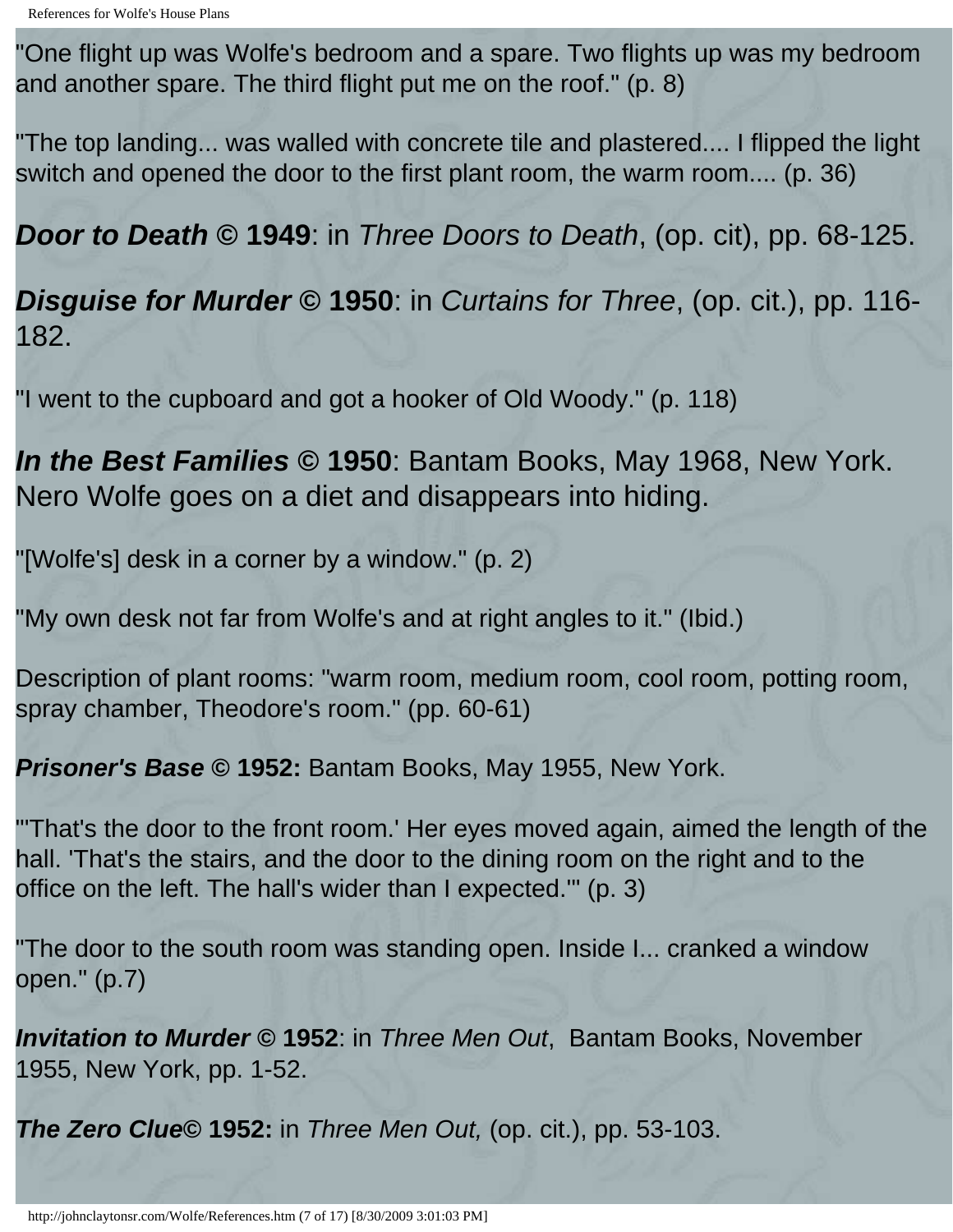*This Won't Kill You ©* **1953:** in *Three Men Out,* (op. sit.), pp. 104-150.

*The Golden Spiders***© 1953**: Bantam Books, November 1955, New York. In which Wolfe reconstructs a murder out of thin air involving a series of actions as improbable as any in his distinguished career. We are compensated by Archie getting into a rare action sequence involving shooting a gun out of a villain's hand. Shades of Wyatt Earp!

"I went up the three flights and through the aluminum door into the vestibule, and the door to the warm room.... In the next room, the medium... Wolfe led the way to the rear, through the cool room into the potting room, where he lowered himself into the only chair present.... I got onto a stool...." (pp. 42-43)

"I... left him [in the potting room], went down one flight to my bedroom...." (p.44)

"Wolfe was in the office looking at television, which gives him a lot of pleasure." (p. 93)

*The Black Mountain* **© 1954**: Bantam Books, February 1970, New York. One of my favorites. Marko Vukcic, owner of Rusterman's, is killed, and Wolfe heads for Yugoslavia to get the killer.

*Die Like a Dog* **© 1954**: in *Three Witnesses,* Bantam Books, November 1972, New York, pp. 122-179.

"...two flights of stairs to my room." (p. 127)

*The Next Witness* **© 1954**: in *Three Witnesses*, (op. cit), pp. 1-62.

*Before Midnight* **© 1955**: Bantam Books, May 1971, New York.

"I told her certainly [in response to a request to use the bathroom], and went and opened the door of the one partitioned off in the far corner to the left of my desk..." (p. 34). I know of no other reference to a bathroom in the office. The location to the "left" of the desk doesn't work if you assume that Archie sits with his back toward the room, a position made clear by numerous references to his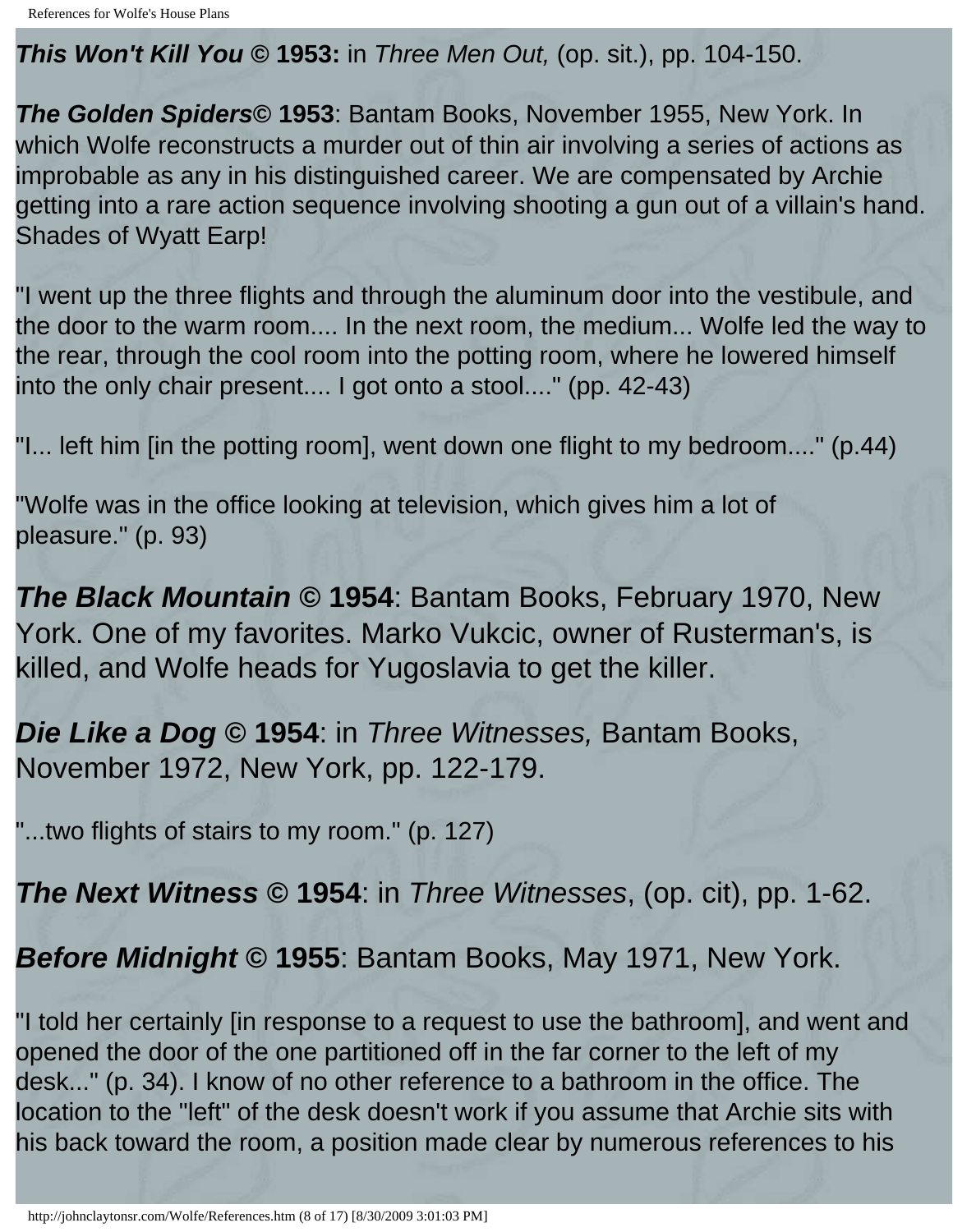swivelling his chair to face Wolfe or a client. He also refers to a mirror he has in order to see the room behind him. In addition, his frequent uses of a safe and files make it more likely that they belong in the corner to the left of his desk. And finally, there is the matter of plumbing. It makes more sense where I have placed it. At least to me!

"Up in the plant rooms on the roof.... In the cool room, the first one you enter from the vestibule..., and in the middle room, the tropical room... but... the big show was in the third room." (p. 41)

"Wolfe, in the potting room, washing his hands at the sink...." (Ibid.)

Stout's descriptions of the plant rooms is a tad loosey-goosey, and one needs to accommodate a variety of accounts. There is, however, a fairly consistent catalog that includes three plant rooms (variously described), a potting shed, Theodore Horstmann's room, and a fumigating room or spray shed depending upon the text.

"Back in the office, I attended to the lights.... There are eight different lights -- one in the ceiling above a big bowl of banded Oriental alabaster, which is on the wall switch, one on the wall behind Wolfe's chair, one on his desk, one on my desk, one flooding the big globe, and three for the book shelves." (p.48)

"'You like yellow, don't you?' ...Since the drapes and couch cover and cushions and five visible chairs were yellow, it did seem a little obvious." (p.55)

"I went to the hall, up the flight of stairs to Wolfe's room... and entered. He was in the big chair by the window...." (p.78)

"I ushered Younger across the hall into the front room... and, instead of using the connecting door to the office, which was soundproofed, went around by way of the hall." (p. 93)

"There would be ten of them [visitors], eleven if I got Frazee, so chairs had to be brought from the front room and dining room." (p. 104)

"Buff and Hansen were in a huddle at the wall end of the couch, where Wolfe would have to look through me to see them, and I got them to transfer to chairs, Buff stopping on the way to refill his highball glass." (p. 117)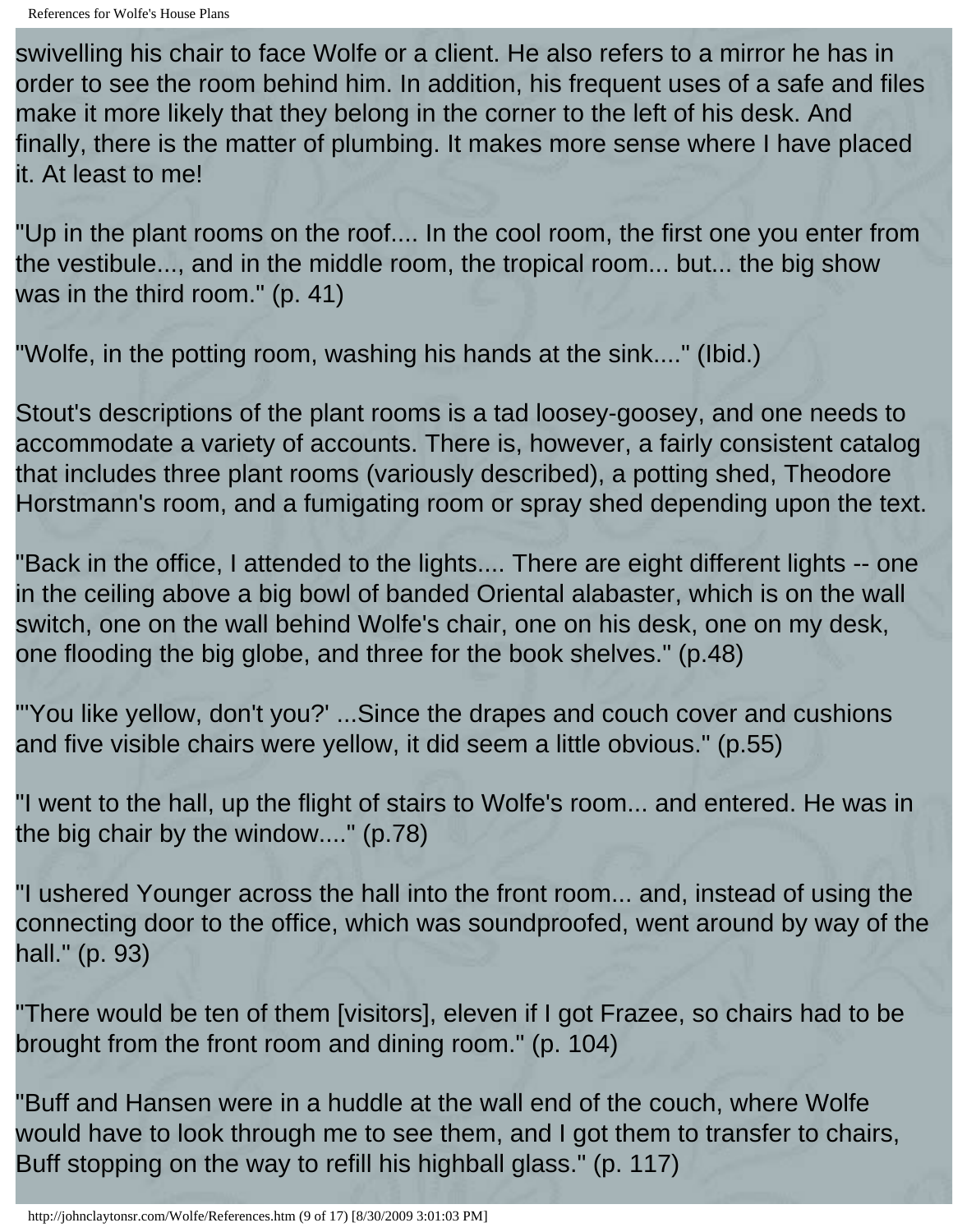[Wolfe's Bedroom.] "He was in the big chair under the reading lamp with a book. ... I moved a chair up for Cramer. ...[The book] was one of a few dozen he kept on the shelves there in his room...." (p. 122)

*The Final Deduction* **© 1955**: Bantam Books, October 1970, New York.

"...I took her to the front room, the first door on your left when you are inside, returned to the hall, and went to the second door on the left, to the office." (p. 1)

"I went and opened the connecting door to the front room...." (p. 2)

"...old brownstone on West 35<sup>th</sup> Street...." (Ibid.)

"Seated at my desk, my chair swiveled [sic.] to face her...." (p. 3)

"I went and got my coat from the rack, no hat, let myself out, descended the seven steps to the sidewalk, walked to Tenth Avenue and around the corner to the garage...." (p. 27)

"I took Tedder to the front room and left him, and went to the office by way of the hall instead of the connecting door." (p. 65)

"I went to the front door and out to the stoop... and beckoned to Manhattan, that part of it north of 35<sup>th</sup> Street. ...I didn't see him until he was out of an areaway and on the sidewalk, on this side, thirty paces toward Tenth Avenue." (p. 105)

*Immune to Murder* **© 1955**: in *Three for the Chair*, Bantam Books, August 1971, New York, pp. 54-99.

*Christmas Party* **© 1956**: in *And Four to Go*, Bantam Books, December 1974, New York, pp. 1-64.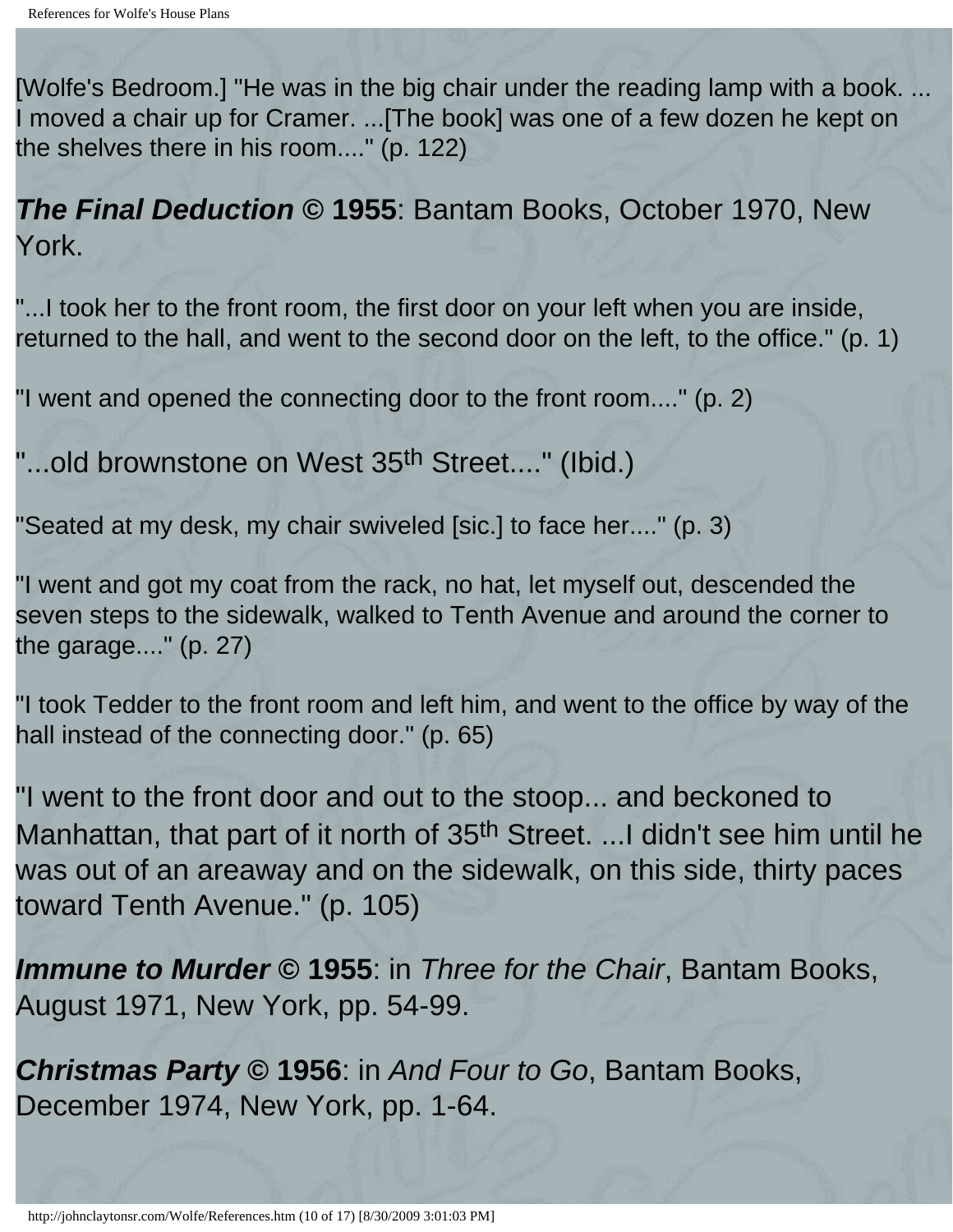*Easter Parade* **© 1956**: in *And Four to Go,* (op. cit.), pp. 65-110.

"I swiveled my chair to face Nero Wolfe directly across the expanse of his desk top...." (p. 67)

"Nine-eighteen West Thirty-fifth Street." (Address given to cab driver, p. 74)

"I led the way up the seven steps of the stoop." (p. 75)

"...got my hat and coat on the hall rack and shelf...." (ibid.)

"...put his coat on a hanger and his hat on the shelf, steered him across the hall and into the front room, told him to wait, opened the soundproofed door to the office...." (ibid.)

"There is a comfortable room on the third floor of this house...." (p. 78)

"...he had relaxed enough to go with me to the basement to shoot some pool...." (p. 80)

"...having, as usual, his Sunday evening snack with the cook. Fritz was on a stool at the long table in the center.... Wolfe [was] seated at my breakfast table against the wall...." (p. 85)

"The big old oak rack [in the hall entrance] was so covered with hats and coats that I had to put mine on a chair...." (p. 102)

*Fourth of July Picnic* **© 1956**: in *And Four to Go*, (op. cit.), pp. 111- 154.

*Murder Is No Joke* © **1956**: in *And Four to Go*, (op. cit.), pp. 155-200.

*Might As Well Be Dead* **© 1956**: Bantam Books, March 1974, New York.

"He... was on his way to the door of the bathroom in the corner...." (p. 106)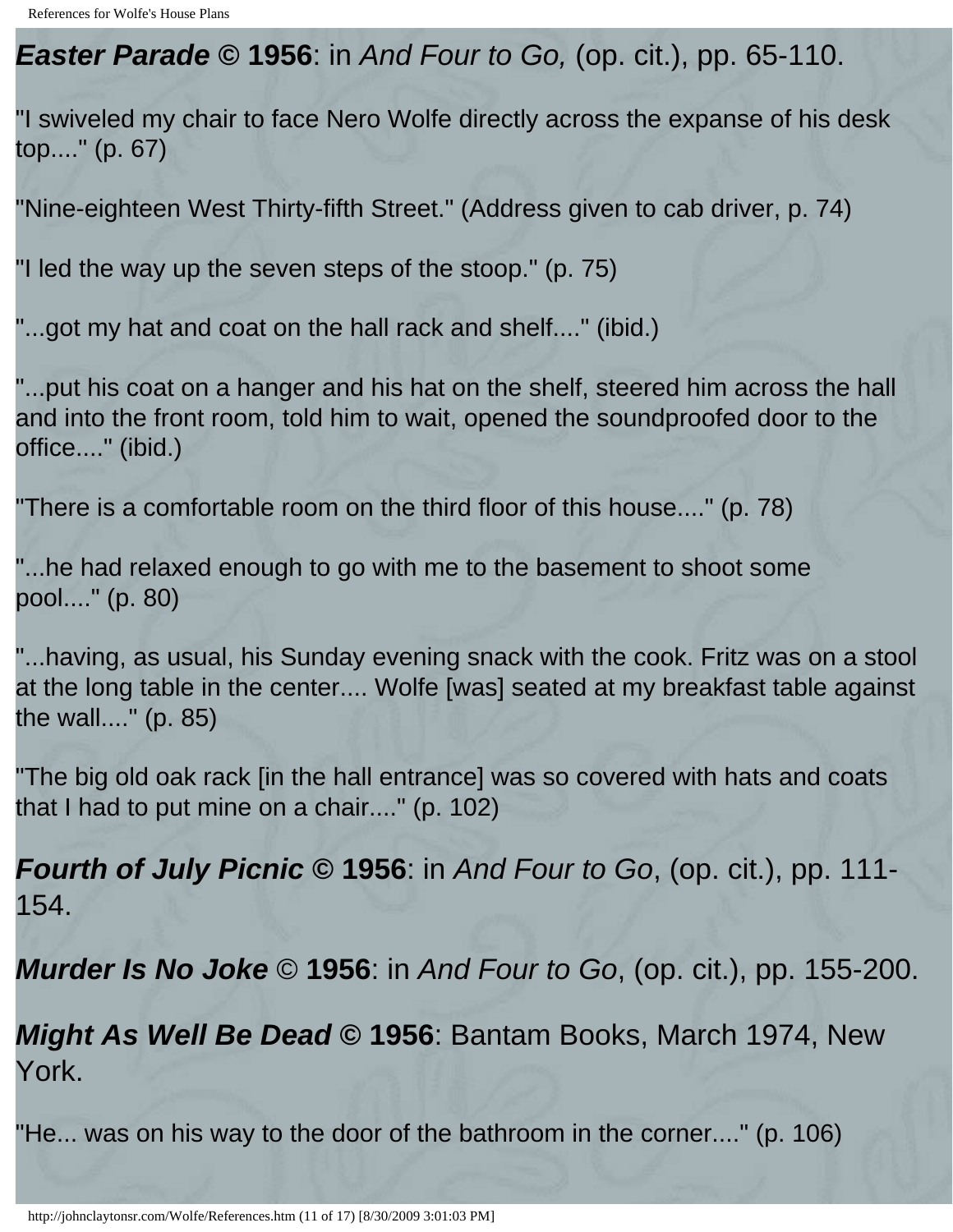"[On the roof] Wolfe wasn't in the first room, the cool one, nor in the second, the medium, nor in the third, the tropical, and I went on through to the potting room." (p. 109)

"[In the potting room] Herold... saw a big comfortable chair.... 'That's my chair,' Wolfe snapped... 'There are stools.'" (p. 110)

*A Window for Death* **© 1956**: in *Three for the Chair*, (op. cit.), pp. 1- 53.

"Nero Wolfe, behind his desk, sat glaring at the caller in the red leather chair. I was swiveled with my back to my desk, ready with my notebook...." (p. 1)

[In his bedroom] "Wolfe, in his yellow pajamas and barefooted, was seated at the table near a window, and Saul, chewing on griddle cake and sausage, was across from him." (p. 44)

*Too Many Detectives* **© 1956**: in *Three for the Chair*, (op. cit.), pp. 100-154.

*Plot It Yourself* **© 1959**: Bantam Books, January 1968, New York.

*Method Three For Murder* **© 1960**: in *Three At Wolfe's Door*, Bantam Books, January 1968, New York, pp. 50-102.

"...I opened the front door and she was coming up the seven steps to the stoop...." (p. 50)

"Five of the yellow chairs were in place facing Wolfe's desk, three in front and two behind.... (p. 95)

*Poison A La Carte* **© 1960**: in *Three At Wolfe's Door*, (op. cit.), pp. 1- 49.

*The Rodeo Murder* **© 1960**: in *Three At Wolfe's Door*, (op. cit.), pp.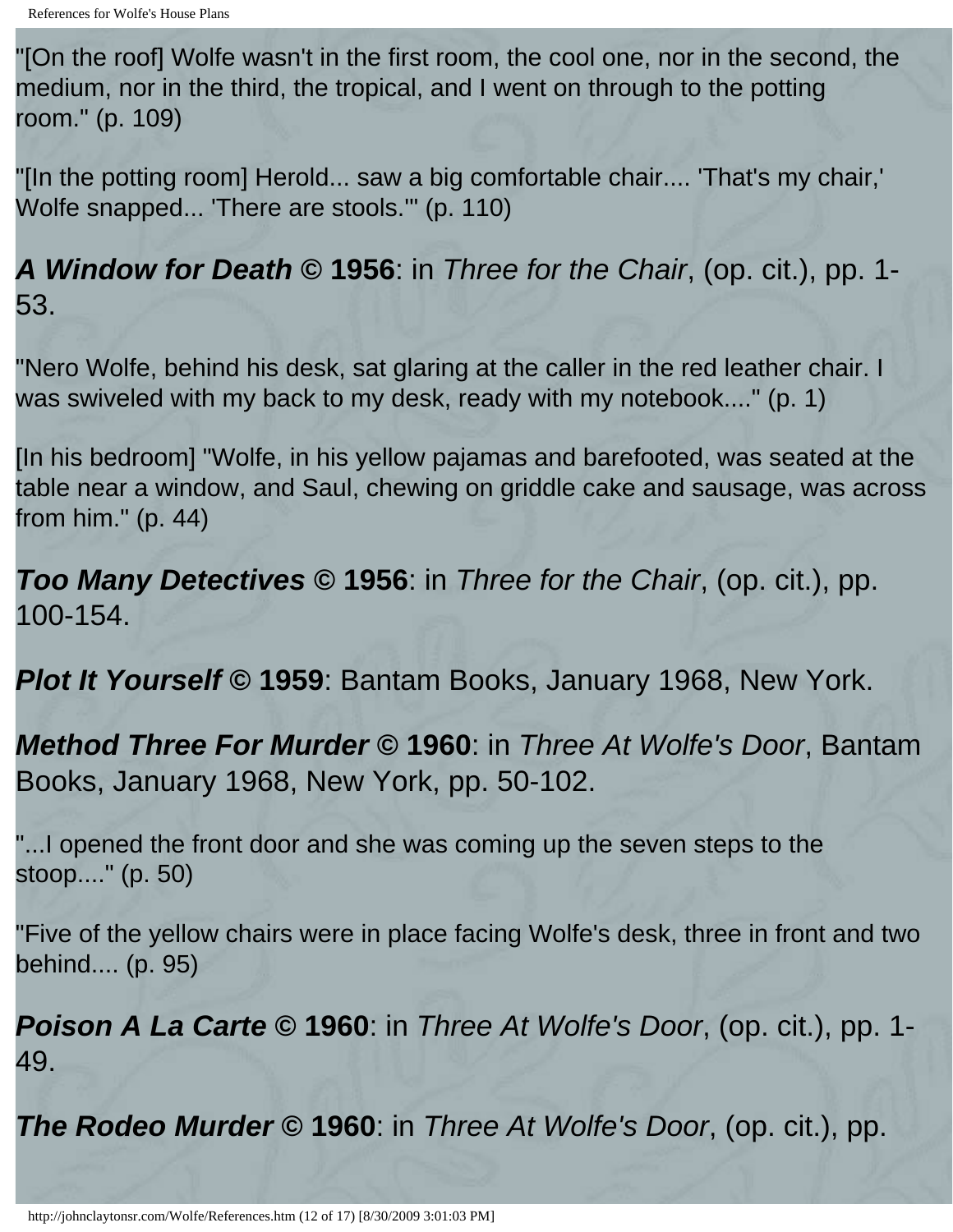103-154.

*Too Many Clients* **© 1960**: Bantam Books, February 1971, New York. More sex than usual, which is not much!

"At half past ten Wednesday morning I stood by the big globe in the office, twirling it...." (p. 76)

*Counterfeit for Murder* **© 1961**: Bantam Books, May 1976, New York.

*Death of a Demon* **© 1961**: in *Homicide Trinity*, Bantam Books, May 1976, New York, pp. 63-126.

The red leather chair was four feet away from the end of Nero Wolfe's desk.... Sitting facing her with my back to my desk, which was at right angles to Wolfe's.... (p. 63)

"When you mount the seven steps to the stoop and enter the hall of the old brownstone on West 35th Street, the first door on your left is what we call the front room, with the office door farther along on that side. The walls and doors of the front room and office are soundproofed." (p. 97)

"...I had seen her descend the seven steps to the sidewalk and turn left, toward Tenth Avenue...." (p. 129)

"I... moved one of the yellow chairs up for her, and went to my desk and sat." (p. 130)

*Eeny Meeny Murder Mo* **© 1961**: in *Homicide Trinity,* (op. cit.), pp. 1- 62.

"...I mounted the three flights to the roof of the old brownstone.... In the vestibule of the plant rooms I... entered. ...go down the aisles between the benches of those three rooms -- cool, tropical, and intermediate... and then was in the potting room." (p. 6)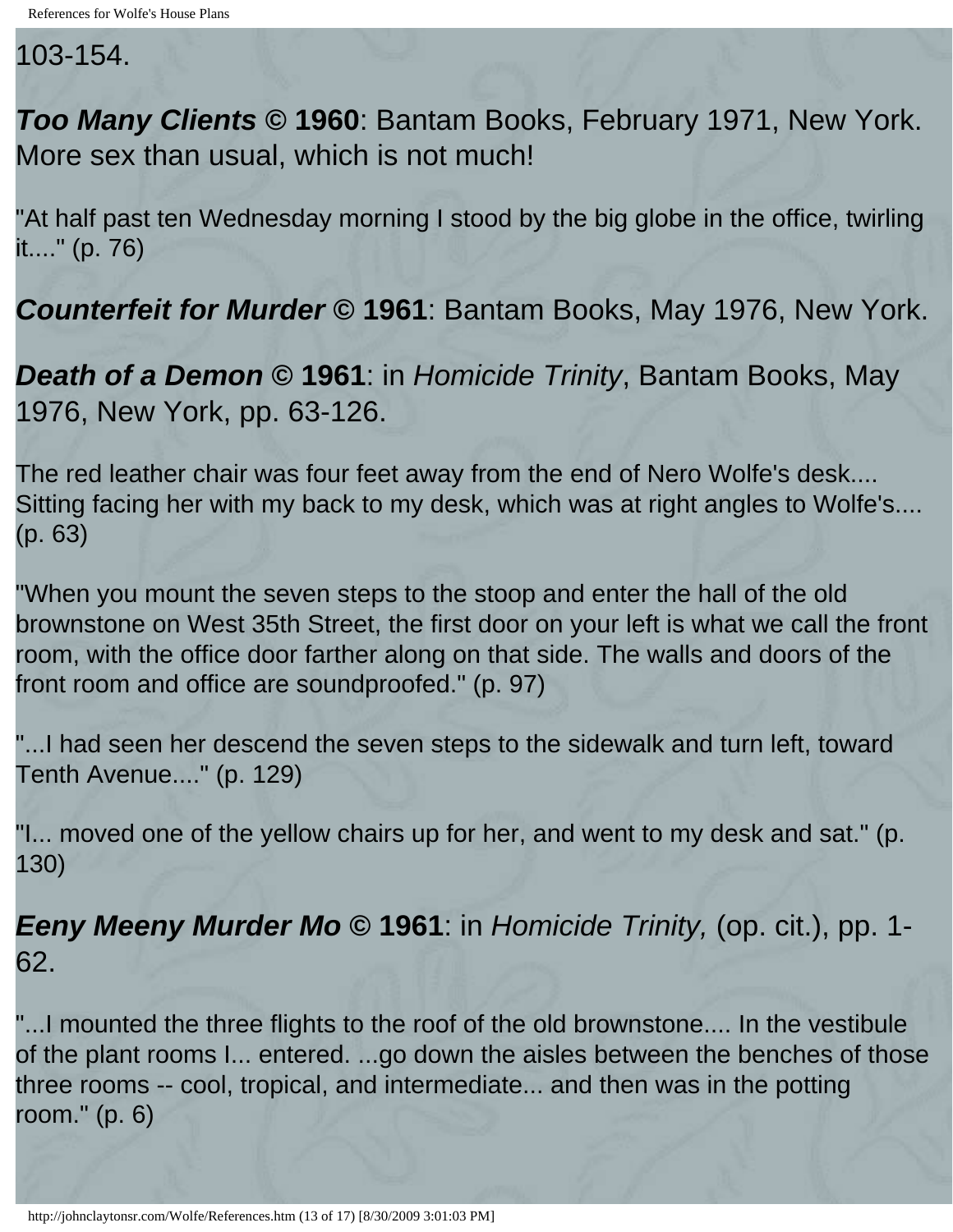"I went to the hall, mounted one flight, turned left, ...opened the door, and entered. Wolfe... was in the big chair with a book." (p. 13)

"...was back in the red leather chair and the newcomers were on two of the yellow ones facing Wolfe...." (p. 38) One of numerous references to multiple yellow chairs in the office.

### *Gambit* **© 1962**: Bantam Books, May 1975, New York. Chess players.

"There's a fireplace in the front room, but it's never lit because he hates open fires. ...it's lit now because he's using it." (p. 2)

"There's a room above his on the third floor which we call the south room. It has a good bed, two windows, its own bath, hot and cold running water, a Kashan rug fifteen by eleven, and a bolt on the door." (p. 51)

"I stood in the alcove at the end of the hall next to the kitchen, observing, through the hole in the wall.... On the office side the hole is covered by a pretty picture of a waterfall on the wall five feet to the right of Wolfe's desk. On the alcove side it is covered by a metal panel at eye level which slides open without a hint of a noise, and, standing there, you find that the made-to-order waterfall is no obstruction to your view of the office or to your hearing." (p. 128)

### *The Mother Hunt* **© 1963**: Bantam Books, June 1969, New York.

"Entering the old brownstone by the back door is a little more complicated than by the front door, but not much. You come in from 34th Street through a narrow passage between two buildings and end up at a solid wooden gate seven feet high. There is no knob or latch or button to push.... and you will be led along a brick walk between rows of herbs, down four steps and on in, and up a stair with twelve steps. At the top, you turn right for the kitchen or left for the office or the front." (p. 50)

"Fritz was opening the front door to the crack the chain bolt allowed, so I tiptoes to the office, to the safe, ...shut the safe door and twirled the dial, and tiptoes back to the hall. Wolfe was there, starting down the stairs. At the bottom I took the lead, on out, up the four steps, and along the brick wall to the gate with its Hotchkiss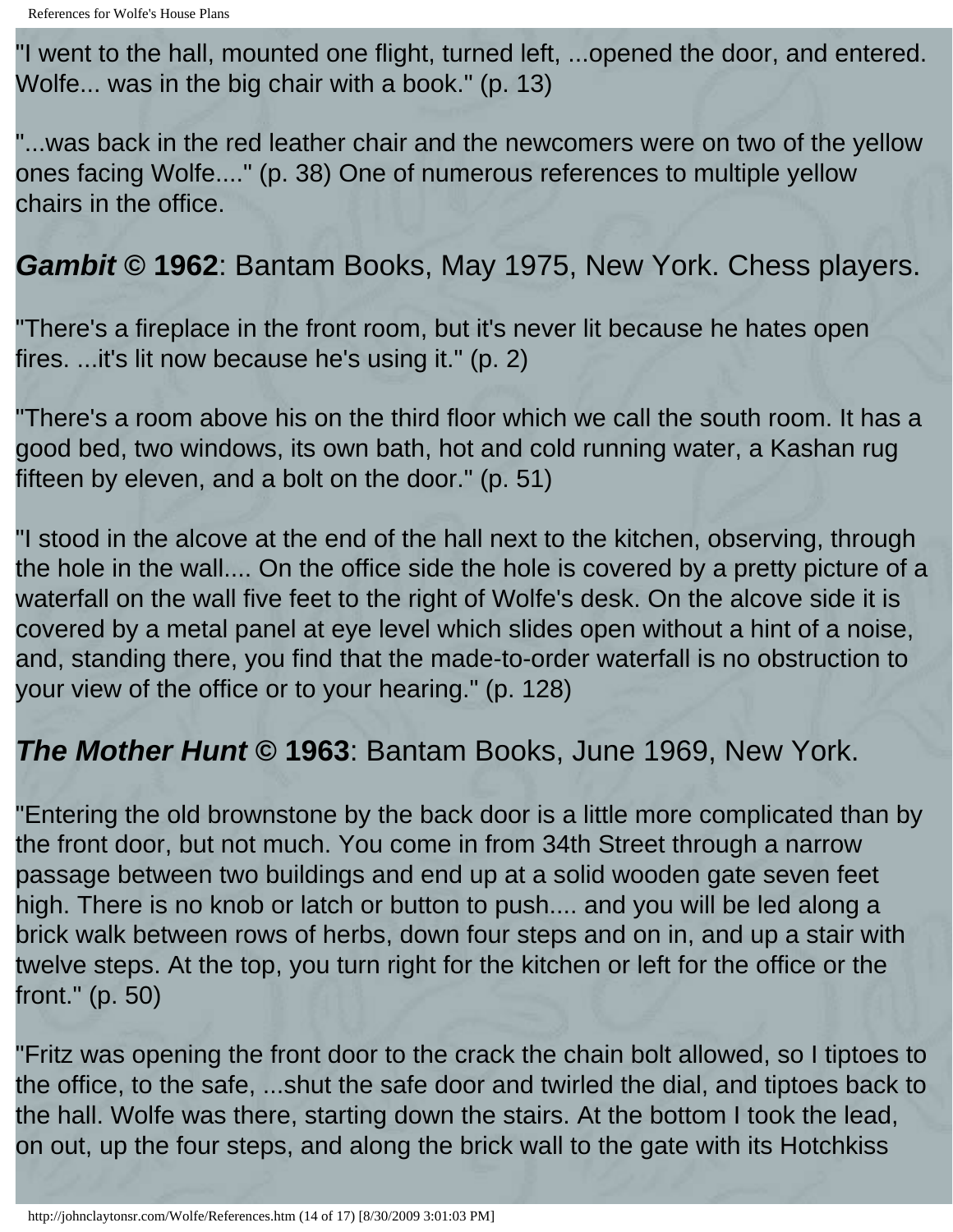lock. Then through the passage to the 34th Street sidewalk." (p. 118)

*A Right to Die* **© 1964**: Bantam Books, December 1965, New York. Stout takes a shot at prejudice, but has a tin ear.

"I put him in the red leather chair near the end of Wolfe's desk." (p. 1)

*The Doorbell Rang* **© 1965**: Bantam Books, October 1971, New York. Nero Wolfe takes on J. Edgar Hoover and the FBI. A favorite. See *The FBI Nobody Knows* by Fred Cook.

"As we pushed our chairs back [from the dining room table] I told him I wanted to show him something in the basement, and I led the way to the hall, then to the right, and down the steps. The basement has Fritz's room and bath, a storeroom, and a large room with a pool table. In the last is not only the usual raised bench, but also a big comfortable chair on a platform, for Wolfe...." (p. 45)

"...as I descended I heard his voice. It came from the open door to Fritz's room, and I stepped to it and entered." (p. 70)

[This passage implies that the entrance to the room is at the foot of the stairs, which in this context are near the kitchen, not the front of the house.]

"Fritz... prefers the basement. His den is a big as the office and front room combined, but over the years it has got pretty cluttered -- tables with stacks of magazines, busts of Escoffier and Brillat-Savarin on stands, framed menus on the walls, a king-size bed, five chairs, shelves of books (he has 289 cookbooks), a head of a wild boar he shot in the Vosges, a TV and stereo cabinet, two large cases of ancient cooking vessels, one of which he thinks was used by Julius Caesar's chef, and so on. Wolfe was in the biggest chair by a table...." (p. 70)

"...sat down on the chair at the wall opposite the rack." (p. 121)

"The door from the hall to the front room, open, was right there, four feet from the chair." (p. 122)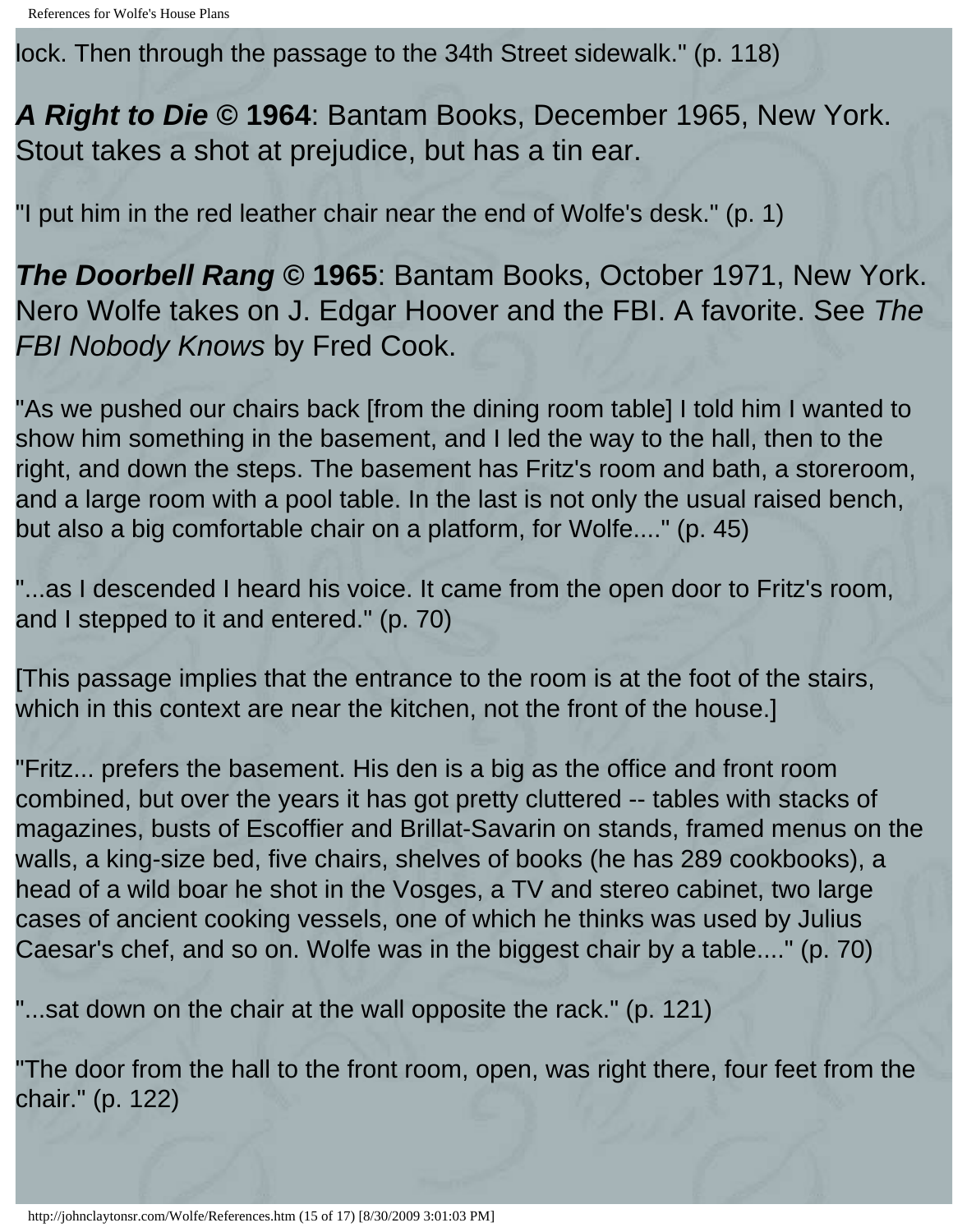### *Death of a Doxy* **© 1966**: Bantam Books, August 1967, New York.

"[From the office] I had crossed to the door to the front room and opened it.... 'It's sound proofed...'" (p. 31)

"She had exited... by the door to the hall." (p. 34)

"...Ballou was over by the globe, slowly twirling it with a fingertip." (p. 63)

"What we called the South Room in Nero Wolfe's house, the one above his, has three windows facing south." (p. 115)

"...the only chair Fritz allows in the kitchen." (p. 124) Difficult to interpret as there are many references to meals eaten in the kitchen. We will assume a kitchen table and chairs, plus a larger chair not at the table. (?)

"In the alcove at the kitchen end of the hall there is a hole in the wall with a sliding panel, and on the office side the hole is covered with a trick picture of a waterfall which you can see through from the alcove side. Wolfe would be there on a stool." (p. 140) Where would he get the stool if not from the kitchen? The peep hole is often described, usually with a three part panel or triptych. Somewhere, if I remember correctly, the peep hole is actually in the kitchen. I have not located that reference, and I may be in error. The closest I could come to water in my program was a picture of fish. Be kind.

"The basement has Fritz's room and bath, a storeroom, and a large room with a pool table." (p. 149)

### *The Father Hunt* **© 1968**: Bantam Books, June 1969, New York.

"When, after mounting the stoop of the old brownstone, you enter, the second door down the hall on your left is the office. The first is to what we call the front room, which isn't used much, mostly for parking people who aren't wanted in the office. Its furniture is nothing much, not like the office or the kitchen, because Wolfe is seldom in it and doesn't give a damn. ...a chair by a window." (p. 9)